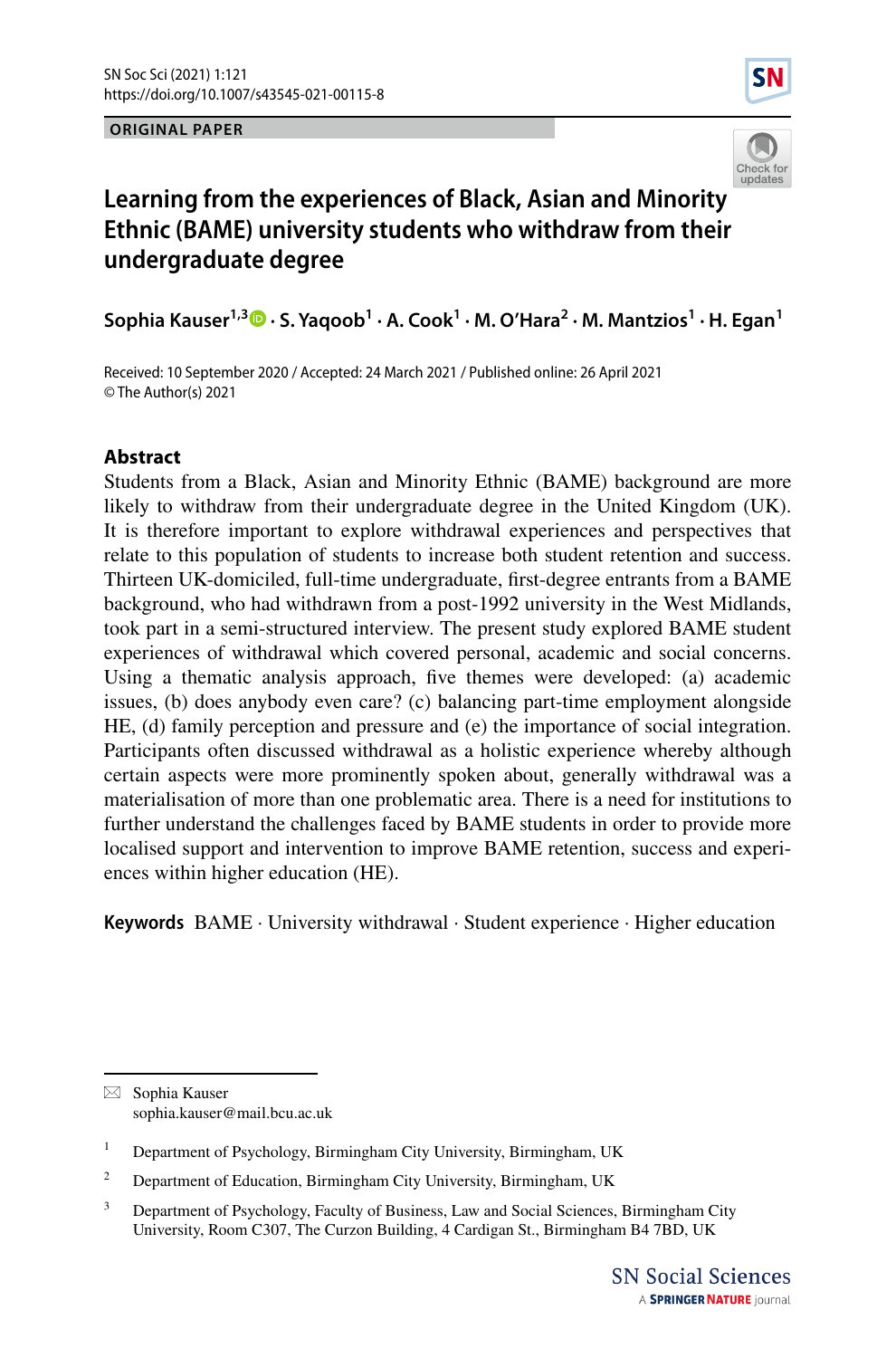### **Introduction**

Higher education (HE) withdrawal rates in the UK indicate fewer Black, Asian and minority ethnic (BAME) students (86.8%) compared to White entrants (91.3%) continue or qualify from university (ECU [2019](#page-19-0)). As the UK has encountered an increase in BAME university representation rates from 14.9% in 2003/2004 to 23.6% in 2017/2018 (ECU [2019\)](#page-19-0), BAME withdrawal rates have also increased resulting in implications for the individual, institution and society (Bradley and Migali [2017\)](#page-19-1). As students from a BAME background are more likely to withdraw from their undergraduate degree in the UK (ECU [2019](#page-19-0)), it is important to increase student retention by focussing on this group to succeed in HE. To achieve understanding and responding to withdrawal reasoning of BAME, it is essential to explore withdrawal experiences and perspectives that relate to this population of students.

University withdrawal is a global phenomenon, defned and measured diferently across HE institutions in diferent countries. In the UK, HE student continuation data are measured by the Higher Education Statistics Agency (HESA), followed by annual reports by the Equality Challenge Unit (ECU). The ECU presents the statistical data by HESA with the aim of improving the understanding of equality challenges faced by HE. Full-time frst-degree entrants in HE institutions in the UK are tracked and placed in one of three groups one year later; continued or qualifed, transferred or absent (ECU [2019\)](#page-19-0). The components used to measure withdrawal, including the allocation of time frames for completion as well as the acceptance of course change, difer across universities (Quinn [2013](#page-20-0)). For the purpose of the present study, the terms withdrawal and non-continuation will be used to refer to the phenomenon when a student in HE leaves an enrolled course before completion.

Following a transition in the European education system towards mass HE within the last two decades, widening participation policies (with the aim of encouraging individuals from diferent populations to enter university) have increased the diversity of the student population entering HE, which may infuence withdrawal rates (Hovdhaugen et al. [2015](#page-19-2)). With a national focus upon inspiring wider populations to enter HE (European Commission [2010\)](#page-19-3), less attention has been given to the journey individuals face once entered HE, with a particular lack of focus on how long-term success is achieved (Stelnicki et al. [2015](#page-20-1)). It cannot be assumed that all students are able to cope with the challenges faced within HE, initially designed as a privilege for the elite few (Reay et al. [2010](#page-20-2)), which is supported by the diference in withdrawal rates across diferent populations (ECU [2019\)](#page-19-0). Merely increasing the intake of BAME students into HE institutions with predominantly white populations has been discussed as an inefective measure to achieve diversity, when institutional changes are not also prioritised (Hiraldo [2010\)](#page-19-4). Therefore, it is important to focus the development of HE practices attending to the needs of a more diverse population which could be facilitated using the tenets of Critical Race Theory (CRT; Ladson-Billings and Tate [1995](#page-19-5)).

CRT is an analytical framework which explores societal inequity perpetuated through race and racism (Ladson-Billings and Tate [1995](#page-19-5)). CRT has developed into an international approach used by scholars to examine educational research and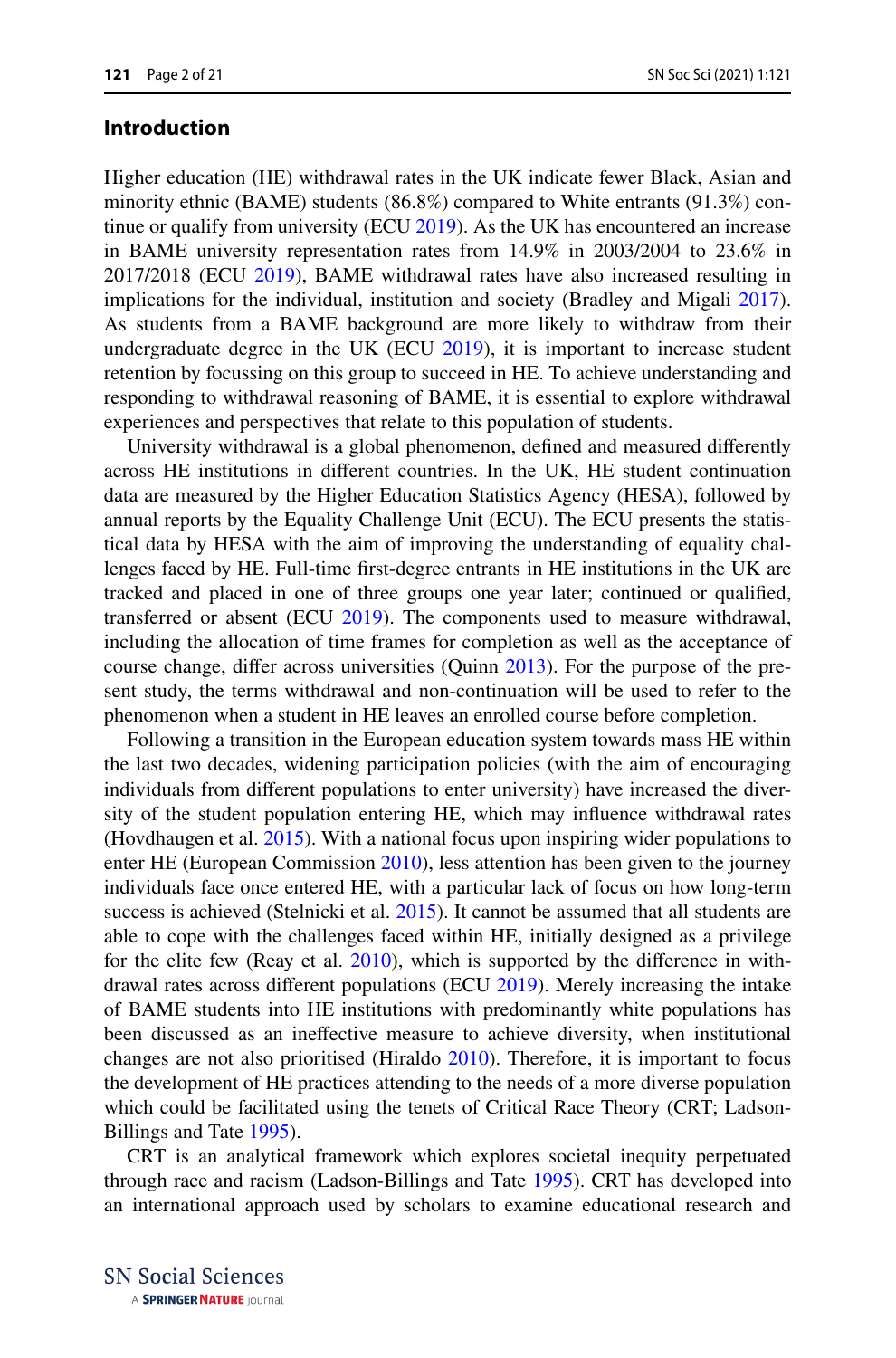practice, including societal disparities in HE (Hiraldo [2010;](#page-19-4) Ladson-Billings [2005;](#page-19-6) Singh [2018](#page-20-3)). The tenets of CRT may beneft HE institutions with regard to increasing success of diversity and inclusivity of BAME students. Counter-storytelling is an essential tenet of CRT, which aims to authenticate racial experiences of minority populations through critique of the majority populations, using personal narratives (DeCuir and Dixson [2004](#page-19-7)). DeCuir and Dixson ([2004\)](#page-19-7) used counter stories as an analytical tool based on the CRT to explore experiences of race and racism in education and further demonstrated how CRT can be used in future educational research. Recent discussions around CRT involve the hopefulness of working towards the pos-sibility of a 'post-racial' future, Singh ([2018\)](#page-20-3) highlights the importance of exploring novel ways to think about race, where people have the ability to see themselves outside of prior racialised categories. This could be important when thinking about developing pedagogical strategies for eradicating racism within education.

Early theoretical perspectives of student attrition adopted a sociological view suggesting social withdrawal was the signifcant causative factor of non-continuation (Spady [1970](#page-20-4); Tinto [1975\)](#page-20-5). Spady ([1970\)](#page-20-4) argued that withdrawal resulted from incongruent values with social groups and a lack of support. Tinto's interactionist theory (1975) modifed the constructs created by Spady [\(1970](#page-20-4)), incorporating social support into social integration and value congruence into academic integration, which formed the basis of the interactionist theory. Tinto ([1975\)](#page-20-5) suggested students who do not socially and academically integrate well were most likely to withdraw due to a decreased commitment to the institution. Both models (Spady [1970;](#page-20-4) Tinto [1975\)](#page-20-5) faced critique as the sole focus of research resided in the examination of traditional students (Bean and Metzner [1985\)](#page-19-8) with little focus on non-traditional (BAME) students.

In the last two decades, several attempts to explore withdrawal from BAME backgrounds have been made (Nairz-Wirth and Feldmann [2015](#page-20-6); Quinn [2013](#page-20-0); Singh [2011](#page-20-7); Stevenson [2012](#page-20-8)), with little agreement on the causative factors of HE withdrawal. Quinn ([2013\)](#page-20-0) focused upon the examination of students from underrepresented groups (including BAME) which formulated a perspective more inclusive to students from non-traditional backgrounds. Data indicated six key factors lead to withdrawal: institutional, learning, personal, structural, sociocultural and policy dynamics. These factors will be explored in more detail in the next segments, highlighting the research that has been conducted in the feld.

Several institutional regulations act as barriers to student success and may contribute to BAME withdrawal including limited course fexibility and course expectations (Bradley [2017](#page-19-9)). Evidence suggests that many BAME students withdraw from HE because they feel that they have chosen the wrong undergraduate course (Vossensteyn et al. [2015](#page-20-9)). In the UK, HE programmes provide little opportunity to support the changing needs of individuals and offer limited flexibility as the transfer of course credits from one degree to another is not widely recognised (Hovdhaugen et al. [2015\)](#page-19-2). HE institutions are encouraged to not only improve the match between student and programme choice, but also prior course knowledge as a lack of clear expectation and knowledge before enrolment increased withdrawal likelihood (Hamshire et al. [2013;](#page-19-10) Thomas [2012\)](#page-20-10).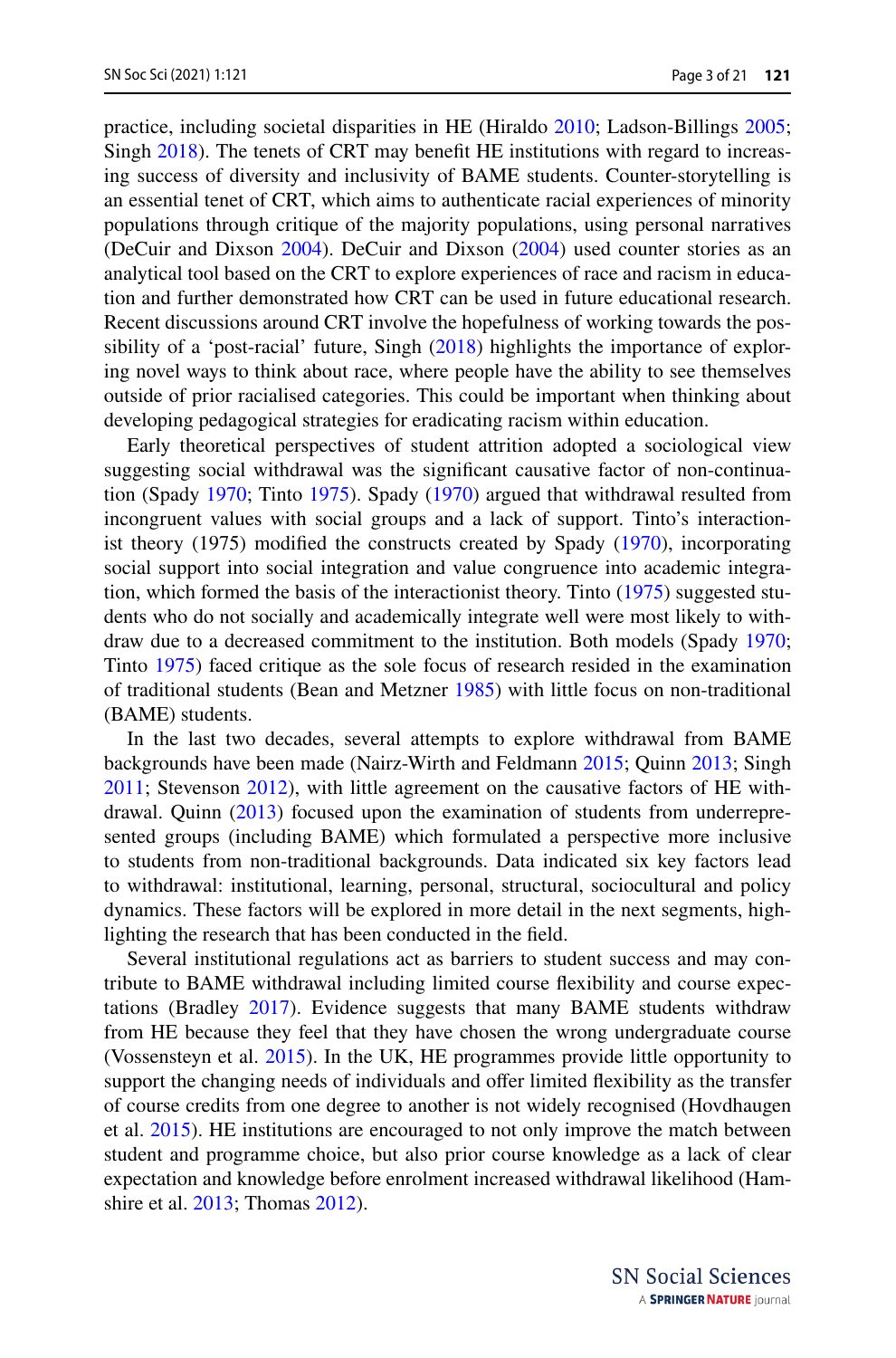Closely aligned to the institutional infexibility is a lack of recognition and acknowledgement of how learning experiences prior to entering HE may impact. Learning factors which infuence the decision of BAME students to withdraw from HE includes prior education and teaching, learning and assessment (TLA) practices (Thomas [2012](#page-20-10)). Diferences in the prior education of BAME students particularly from low achieving, disadvantaged or state schools may impact upon the academic integration into HE. Evidence demonstrates that the unfamiliarity of HE practices upon entering university hinders academic development and student success due to diferences in academic writing style, profciency of subject-related equipment (for example, scientifc lab apparatus) and assessment methods (Stevenson [2012\)](#page-20-8). High-quality TLA practices aimed at decreasing student HE withdrawal focus upon student-centred learning, stimulating teaching, assessment support and feedback (Thomas [2012](#page-20-10)). For example, it has been suggested that an increase in student-centred approaches should be implemented during the design stages and the delivery of HE courses to ensure the needs of students across all populations are met (Wanner and Palmer [2015\)](#page-20-11). But poorer prior teaching frequently indicates problematic personal and sociocultural factors that require further attention.

There are numerous personal factors which may occur throughout a BAME student's journey which include work or family-related commitments, religious responsibilities, challenging experiences and factors infuenced from outside sources for example, family, friends or partners (Quinn [2013\)](#page-20-0). It is important to recognise that many personal factors are beyond the control of the HE institution, although institutions may be able to provide facilities to help students cope with challenging personal situations, increasing the chance of BAME completion (Singh [2011\)](#page-20-7). In recent years, additional support available to HE students has been increased through initiatives such as personal tutoring and mentoring sessions which encourages a sense of belonging to the university, improving the chance of completion (Thomas [2012;](#page-20-10) Vossensteyn et al. [2015\)](#page-20-9). Personal tutor measures provide support for all students; however, they offer the opportunity for BAME students to seek out extra support which reduces the chance of feeling singled out as a minority, a concern discussed by Stevenson [\(2012](#page-20-8)) which reported how BAME groups desired extra support without feeling targeted.

Sociocultural factors which consider the role of society upon the student may infuence withdrawal for some BAME students. Encompassing a self-fulflling theoretical perspective, whereby a societal expectation of BAME non-continuation infuences self-perception, normalises withdrawal (Quinn [2013\)](#page-20-0). As students are consciously aware of their position held among society due to an ethnic minority background, the belief of successfully completing HE as well as educational motivation is weakened (Nairz-Wirth and Feldmann [2015](#page-20-6)). Further, a healthy level of family support is an important aspect of student continuation, as when families are overinvolved, a pressure to meet high standards and achieve good marks impacts upon the chances of successfully completing university (Stelnicki et al. [2015\)](#page-20-1). A lack of parental HE knowledge and experience within families makes it difficult to aid the process of withdrawal when students seek out guidance (Nairz-Wirth and Feldmann [2015](#page-20-6)). Overall, a low socioeconomic background, coupled with a BAME background, leads to a lack of self-confdence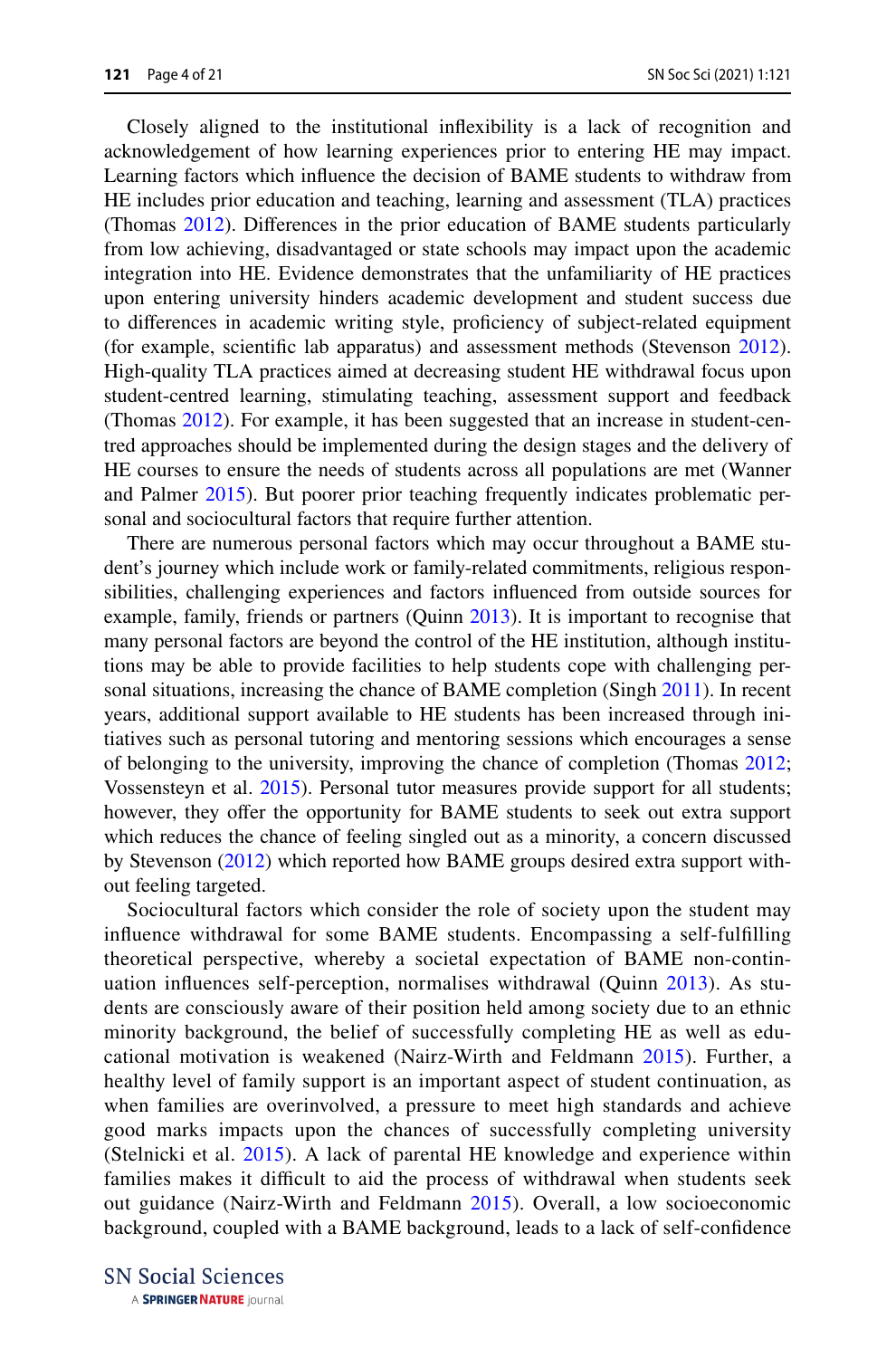in the potential to successfully complete HE and constitute structural factors that impact on student experiences.

Structural factors undeniably refect the students' position among society, and infuence BAME withdrawal across HE institutions, including socioeconomic factors such as culture, class and poverty (Manstead [2018](#page-20-12)). Ethnicity interacts with low socioeconomic status to produce additional inequalities to HE students, reducing the chance of successfully completing HE (Quinn [2013\)](#page-20-0). A qualitative study by Nairz-Wirth and Feldmann ([2015](#page-20-6)) revealed how growing up in a low socioeconomic household reduced early opportunities to good schooling. Consequently, students failed to develop the knowledge needed about social interaction and time management which led to feelings of reduced motivation and self-blame once entered HE. Compared to students from privileged backgrounds, BAME students often lack economic and social capital which requires increased eforts to equalise with their advantaged peers, possibly leading to reduced motivation and an increase in the likelihood of withdrawal (Nairz-Wirth and Feldmann [2015](#page-20-6)). As BAME students who withdraw from HE often reside from working or lowermiddle class backgrounds, informed guidance is limited due to a lack of parental and institutional support (Milburn et al. [2015](#page-20-13)). Students from working-class backgrounds communicated concerns that parents were unable to assist in degree or university choice (Bradley [2017\)](#page-19-9). Therefore, and in consideration of all factors that may infuence decision making around discontinuation, an increase in BAME preparedness across HE institutions is needed, which could be achieved through policy reforms.

Several policy factors have had secondary impacts upon HE students, which include decisions made to institutions such as fnancial cuts and reducing available resources. Bradley and Migali [\(2017](#page-19-1)) revealed how a continuous raise in tuition fees since 1998, alongside a shift towards an increase in tuition fee loans and a decrease in tuition fee grants since 2006, has left HE students with substantially higher debts. Disadvantaged groups are suggested to be discouraged from entering, completing or re-entering HE, due to increasing fnancial pressures (Bradley [2017](#page-19-9)). When an institution does not offer adequate additional funding, BAME students are often required to work alongside studying to afford university expenses (Ahmed et al. [2015](#page-19-11)). Both female and BAME populations were reported the most likely to be employed during HE (Moreau and Leathwood [2006\)](#page-20-14). Further evidence suggests BAME students are more likely to live at home with family while studying at university, a choice often infuenced by cultural attitudes, caring responsibilities and fnances, further reducing opportunities for social interaction and extra-curricular activities (Smith [2018](#page-20-15)).

The present research addresses the issue of the increase in BAME withdrawal from HE each year (ECU [2019](#page-19-0)) by exploring BAME student experiences. The research to date has focussed on quantitative methodology examining which factors, and to what extent, they contribute towards withdrawal. Despite the importance of the subject, there remains a paucity of qualitative research focusing on the meaning, experiences, interests and views of HE withdrawal individuals. The current study goes beyond the statistical data indicating the signifcance of BAME withdrawal, and attempts to explore the thoughts, feelings and emotions regarding the experience. The reoccurring areas concerned with BAME student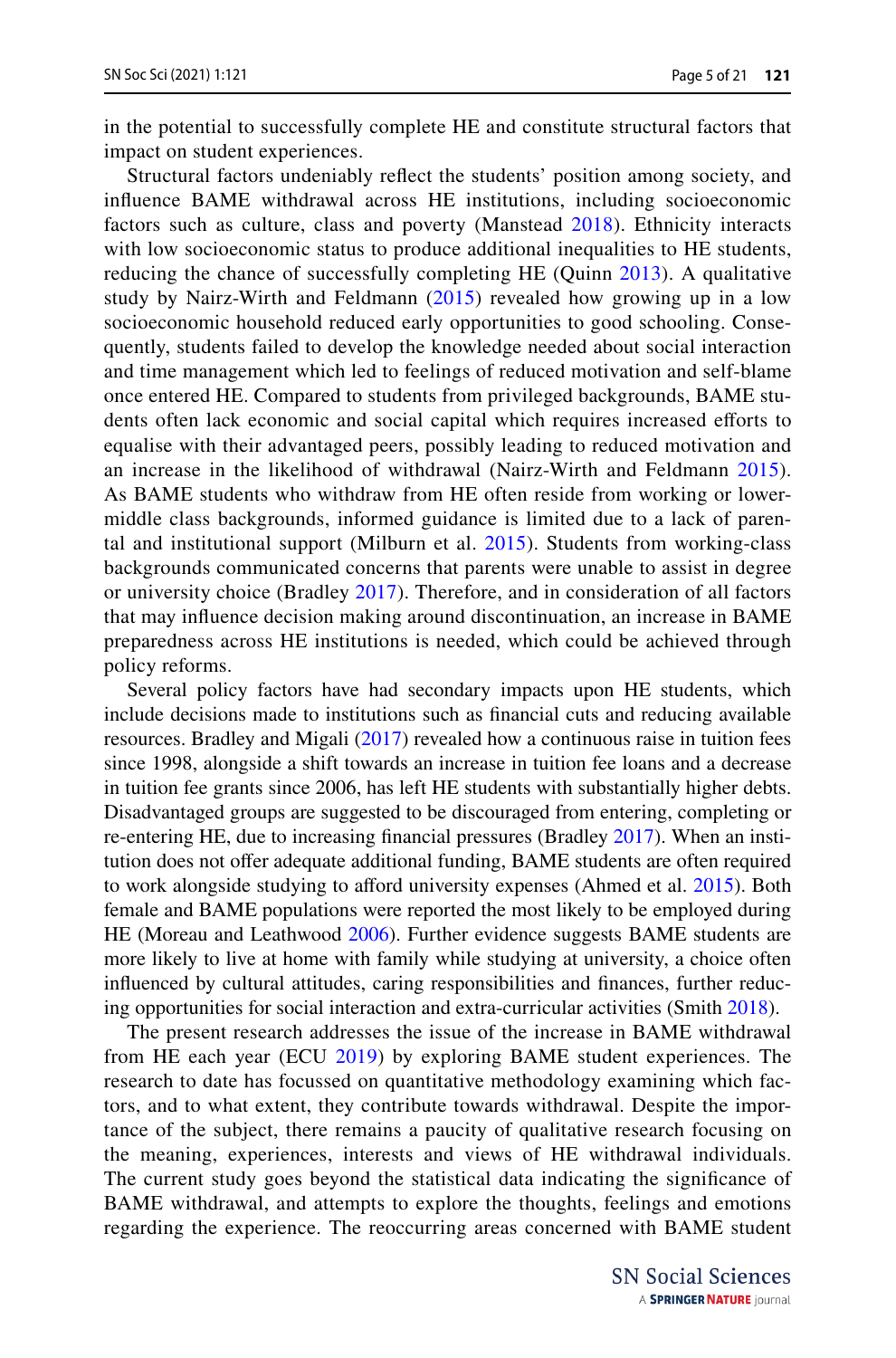withdrawal consist of personal, academic and social challenges that led the present research in identifying focus areas (Quinn [2013;](#page-20-0) Spady [1970](#page-20-4); Stevenson [2012;](#page-20-8) Tinto [1975\)](#page-20-5).

## **Methodology**

### **Participants**

Participants included thirteen UK-domiciled, full-time undergraduate, frst-degree entrants from a BAME background (see Table [1\)](#page-6-0). Snowball sampling was used to recruit participants, involving existing participants, recruiting further participants through acquaintances, which continued until completion (Naderifar et al. [2017](#page-20-16)). All participants were aged above 18 and had withdrawn from post-1992 universities in the West Midlands within two years of the interview taking place.

### **Semi‑structured interview**

Semi-structured interviews explored participants' experiences of HE, allowing BAME withdrawn university students to openly explain their individual perspective for withdrawing from university. A semi-structured design was used due to the fexibility and open nature of the method which allowed for follow-up questions when needed, to explore participants' realities and experiences of certain topics in more detail, leading to a greater understanding of BAME university withdrawal (Turner III [2010\)](#page-20-17). A semi-structured interview schedule was created which included three sections: before, during and after withdrawal to ensure a holistic experience of university withdrawal was captured. Academic, social and personal experiences were explored in line with previous literature suggesting these as key factors. The topics covered the exploration of personal student experiences of the journey into HE, expectations, transition, course content, fnance, support, withdrawal and the future, all of which have been shown to be of concern in the available literature.

The interviews were conducted by two researchers and took place in a private room within a public library. The interviews lasted on average 20 min and were recorded using an audio-recording device. The right to refrain from answering questions, to withdraw and to remove personal data, was outlined both before and after the interview. All participation was voluntary and confdential where pseudonyms were used when transcribing and potentially identifying information was removed.

### **Ethical approval**

Ethical approval was obtained by the Ethics Committee in the HE institution located in the West Midlands.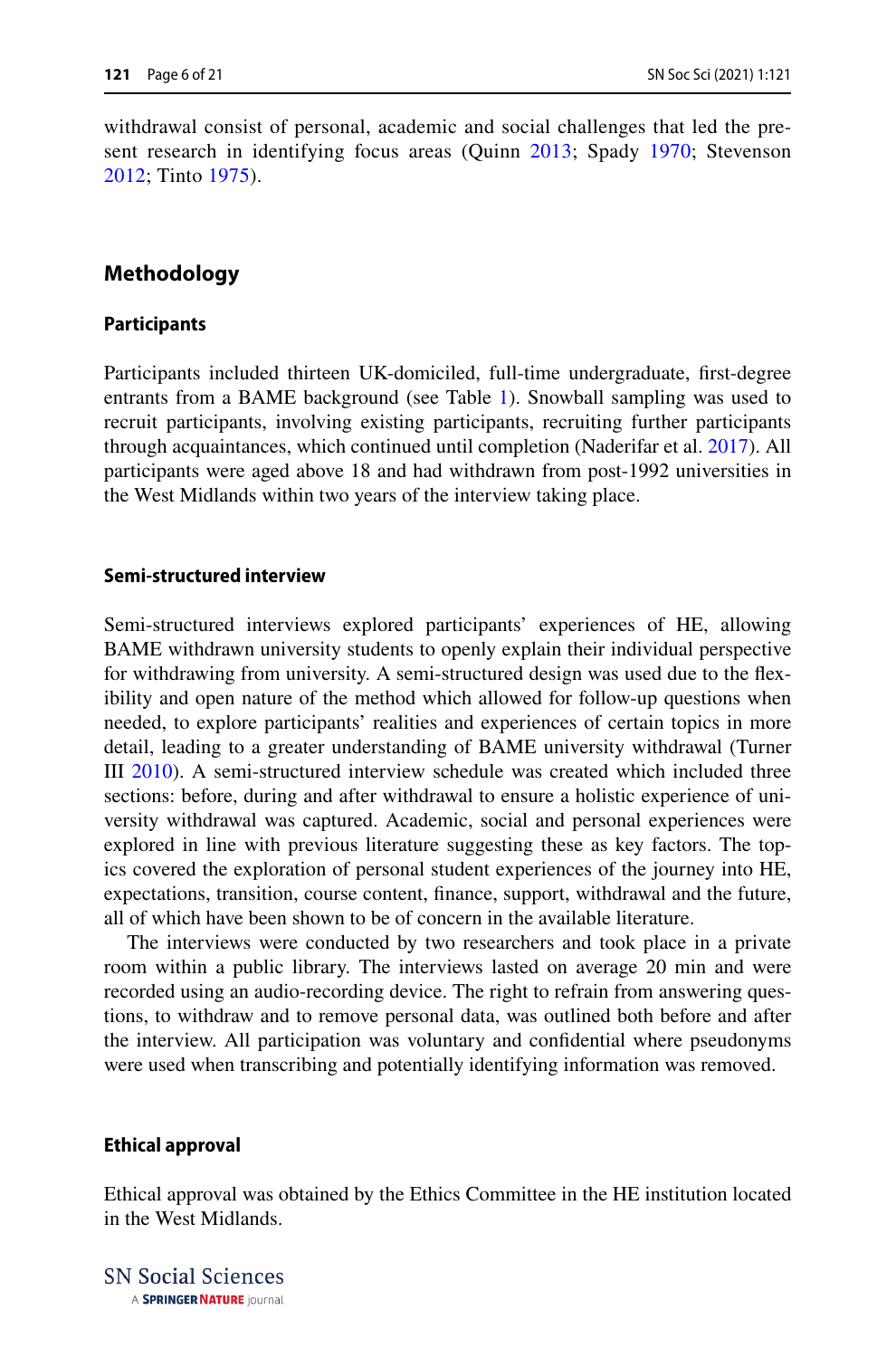|           | Table 1 Participant pseudonyms | and demographic data |                |                               |                             |                    |                                         |
|-----------|--------------------------------|----------------------|----------------|-------------------------------|-----------------------------|--------------------|-----------------------------------------|
| Pseudonym | Ethnicity                      | Gender               | Age            | Course                        | University                  | Year of withdrawal | Residency                               |
| Sarah     | Vhite<br>Pakistani and V       |                      | $\overline{a}$ | English Literature            | Birmingham City University  | First year         | Family home                             |
| Hassan    | Pakistani                      |                      |                | Criminology                   | Birmingham City University  | Second year        | Family home                             |
| Amira     | Bangladeshi                    |                      |                | Psychology                    | Not disclosed               | First year         | Family home                             |
| Layla     | Yemini and White               |                      | ≘              | Fashion design                | Coventry University         | First year         | Family home                             |
| Mona      | Pakistani                      |                      |                | English Literature            | Birmingham City University  | First year         | Family home                             |
| Adam      | Lebanese                       |                      |                | English                       | Not disclosed               | First year         | Family home                             |
| Reece     | Pakistani                      |                      |                | Accounting and finance        | Birmingham City University  | First year         | Family home                             |
| Aisha     | <b>Black African</b>           |                      |                | Psychology                    | Coventry University         | Second year        | Living in student<br>accommoda-<br>tion |
| Tristan   | Pakistani                      |                      | $\overline{c}$ | Sociology                     | Birmingham City University  | First year         | Family home                             |
| Kyle      | Indian                         |                      |                | Accounting and Finance        | University of Wolverhampton | Second year        | Family home                             |
| Haroon    | Pakistani                      |                      | $\approx$      | Mathematics                   | Not disclosed               | First year         | Family home                             |
| Rebecca   | <b>Black African</b>           |                      | 22             | <b>Business and Marketing</b> | Coventry University         | First year         | Family home                             |
| Salina    | Pakistani                      |                      | $\overline{c}$ | Sociology                     | Not disclosed               | First year         | Family home                             |
|           |                                |                      |                |                               |                             |                    |                                         |

<span id="page-6-0"></span>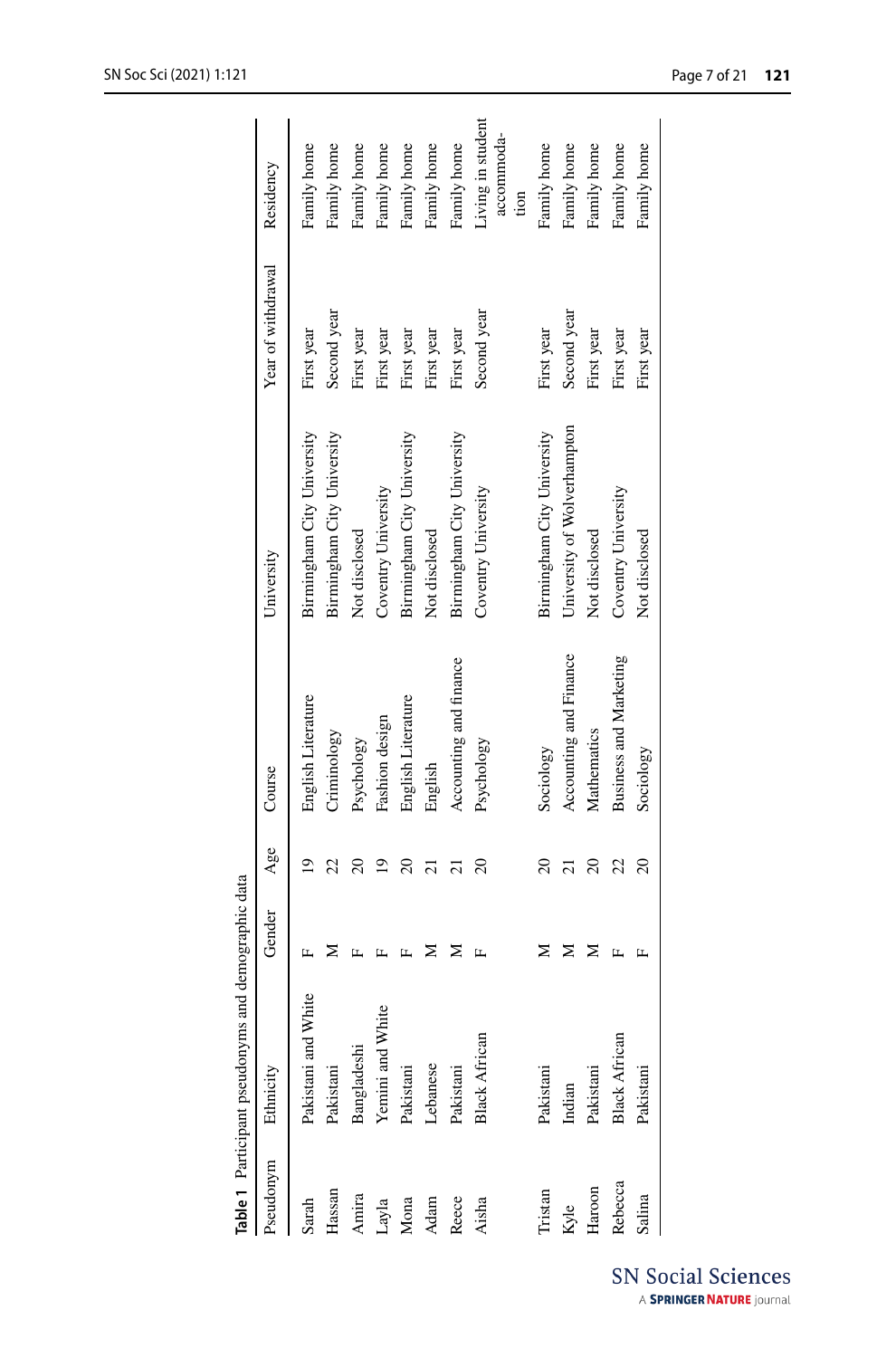#### **Analysis**

The interview recordings were transcribed by the two researchers and were conducted by hand. A thematic analysis approach was used to analyse the data by reporting dominant themes and patterns which described the experience of BAME withdrawal using the six-step process (Braun and Clarke [2006\)](#page-19-12). Initially, familiarisation with the data was achieved by reading over the transcript numerous times. Codes were then generated manually by the researchers, representing important aspects of the data, and were then clustered together to form themes which were reviewed, defned and named accordingly within Microsoft Word. Both researchers agreed upon the initial codes and the interpretation of the fndings, ensuring validity through triangulation. The fnal stage consisted of the analysis write up of the data (Braun and Clarke [2006](#page-19-12)).

### **Results**

Thematic analysis identifed fve themes which were developed from the interview transcript datasets (see Table [2\)](#page-8-0). The frst theme 'academic issues' highlights the signifcance of a bad academic experience as a central aspect in the decision to leave university, with reference to TLA practices, course content, preparation and attendance. Theme two 'does anybody even care?' explores how a perceived lack of staf, academic and personal support can impact upon student's overall experience of HE, leading to students often feeling ignored and overlooked. The third theme 'balancing part-time employment alongside HE' discusses participant's experiences of how fnance had impacted upon both academic and social experiences. Theme four 'family perception and pressure' reveals how students feel a pressure from families to stay in HE due to the perception families have of HE and of obtaining a degree. The fnal theme 'the importance of social integration' explores the social experience of making friends and the importance of having friends on the same course to provide peer support and aid the overall HE process.

### **Academic issues**

For several participants, a bad academic experience largely infuenced students' decisions to leave HE. When participants were asked about TLA practices, responses revealed how the course failed to satisfy students' needs, often with reference to a lack of enthusiastic teaching and staff inability to create stimulating learning and teaching environments for students. Most students entered HE with high levels of enthusiasm for their chosen course, often due to having previously studied and enjoyed the course at further education (FE) institutions and in many cases, this was lost when they attended HE. A common belief that staff failed to provide highquality teaching due to a lack of enthusiasm and engagement was highlighted: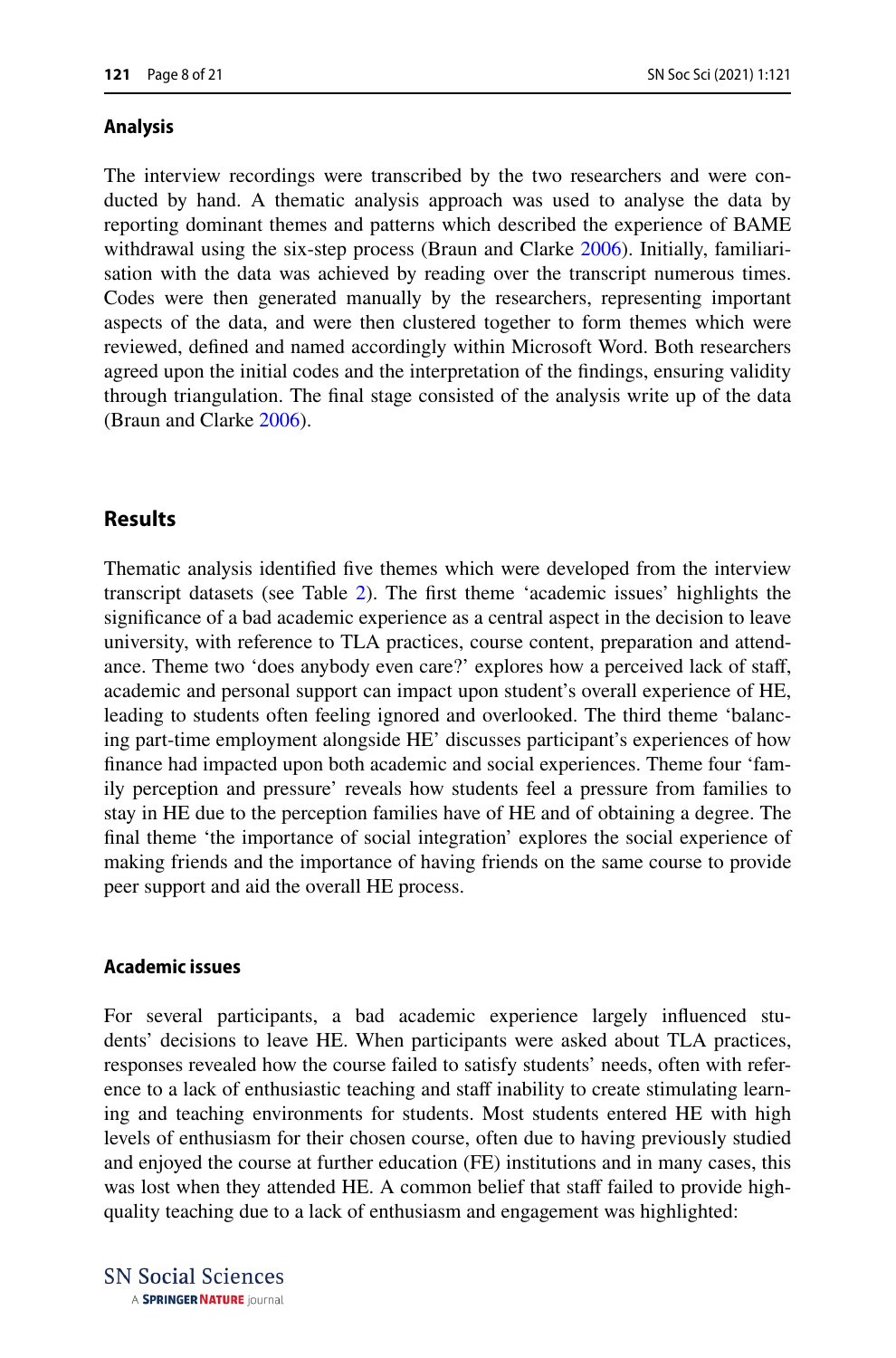<span id="page-8-0"></span>

| Table 2 Development from codes to themes       |                                           |                                                                                 |                                                                         |                                                                          |
|------------------------------------------------|-------------------------------------------|---------------------------------------------------------------------------------|-------------------------------------------------------------------------|--------------------------------------------------------------------------|
| Academic issues                                | Does anybody even care?                   | Balancing part-time employ-<br>ment alongside HE                                |                                                                         | Family perception and pressure The importance of social integra-<br>tion |
| Course content choices<br><b>ILA</b> practices | Lack of academic support<br>Staff support | Difficulty balancing part-time<br>Unsuitable work schedule<br>employment and HE | Withholding information from<br>Family pressure to stay in HE<br>family | Minimal friends on course<br>Social integration                          |
| Misinformed about course<br>content            | Student needs are unnoticed               | Work commitments as hin-<br>drance to social activities                         | Family financial situation                                              | Peer support                                                             |
| ack of attendance                              | Limited awareness of support<br>services  |                                                                                 |                                                                         |                                                                          |
|                                                |                                           |                                                                                 |                                                                         |                                                                          |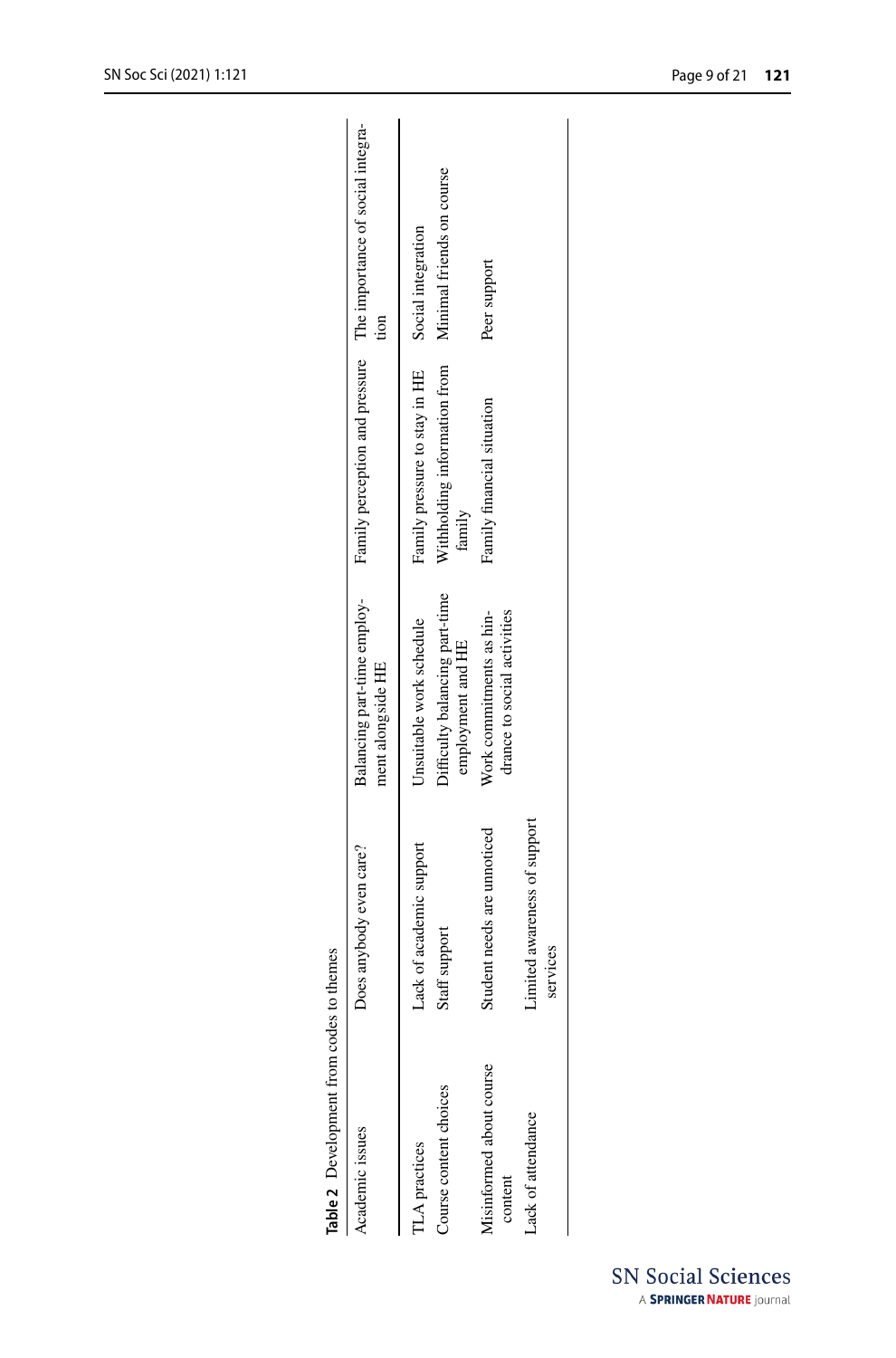**Mona** *The people that were teaching English # didn't seem like they were doing it because they actually loved # the course they did it because it was their job…I'm easily like demotivated like that*

It was understood that participants found difficulty adjusting to the change of teaching style at HE which involved both lectures and online teaching methods. The challenge of engaging with the lectures and understanding the content being taught were attributed by some, to the large number of students present in the lecture halls which made it difficult for the participants to communicate and interact with lecturers. This form of teaching made participants feel like a number and spoken at rather than spoken with:

**Rebecca** *I didn't like the teaching style…there was quite a lot of us in the lecture room and the lecturer was right at the front and then I would be at the back and I just couldn't understand and then I didn't feel like listening at the end or going in like it was hard enough anyway because it was such a big change*

**Adam** *preferred the teaching at college because it was more classroom based*

Attendance upon course commencement was often described as high; however, over time this progressively decreased as most students admitted to having below average attendance which eventually led to withdrawal. Many students voluntarily chose not to attend classes due to lack of efort and for social reasons, as at the time, outside infuences were perceived as more important. Although, for some, the choice was not so straightforward as low attendance derived from factors which were beyond the individual and institution's control. Such factors included health and family complications:

**Aisha** *My attendance was very low…I just couldn't be bothered cus after a night out it just was hard to get up…then you'd go out the next night as well so it was just like # oh I guess uni is just the…second thing*

**Layla** *Sometimes I had to leave early because of…family issues and stuf*

During the discussion of assessment methods, participants often felt more confdent and identifed a preference for either exams or written assignments which was commonly based on achieving higher grades in one. Interestingly, some participants reported feeling unable to successfully complete the course, regardless of the topic area or module content but purely based upon the method of assessment. When the course did not ofer students preferred assessment method, feelings of dissatisfaction were experienced:

**Reece** *The coursework's I done # very well…in actually but just the exams I just # can't ## sit there for three hours and just sit there my mind goes blank when I go in exams*

The method in which assessments were graded had devastating efects on participants' self-efficacy and self-confidence. The grading system was discussed by some as unfair, especially when concerning group work. When participants felt that their desired grades were unachievable, they stopped pushing themselves to complete assessments and achieve better grades. The decision to withdraw from HE was confrmed for some students following an inability to cope which derived from a perceived lack of academic control:

**Salina** *they're not marking you they're marking you guys as a whole which isn't your capability which was annoying and really unfair…you couldn't show your true*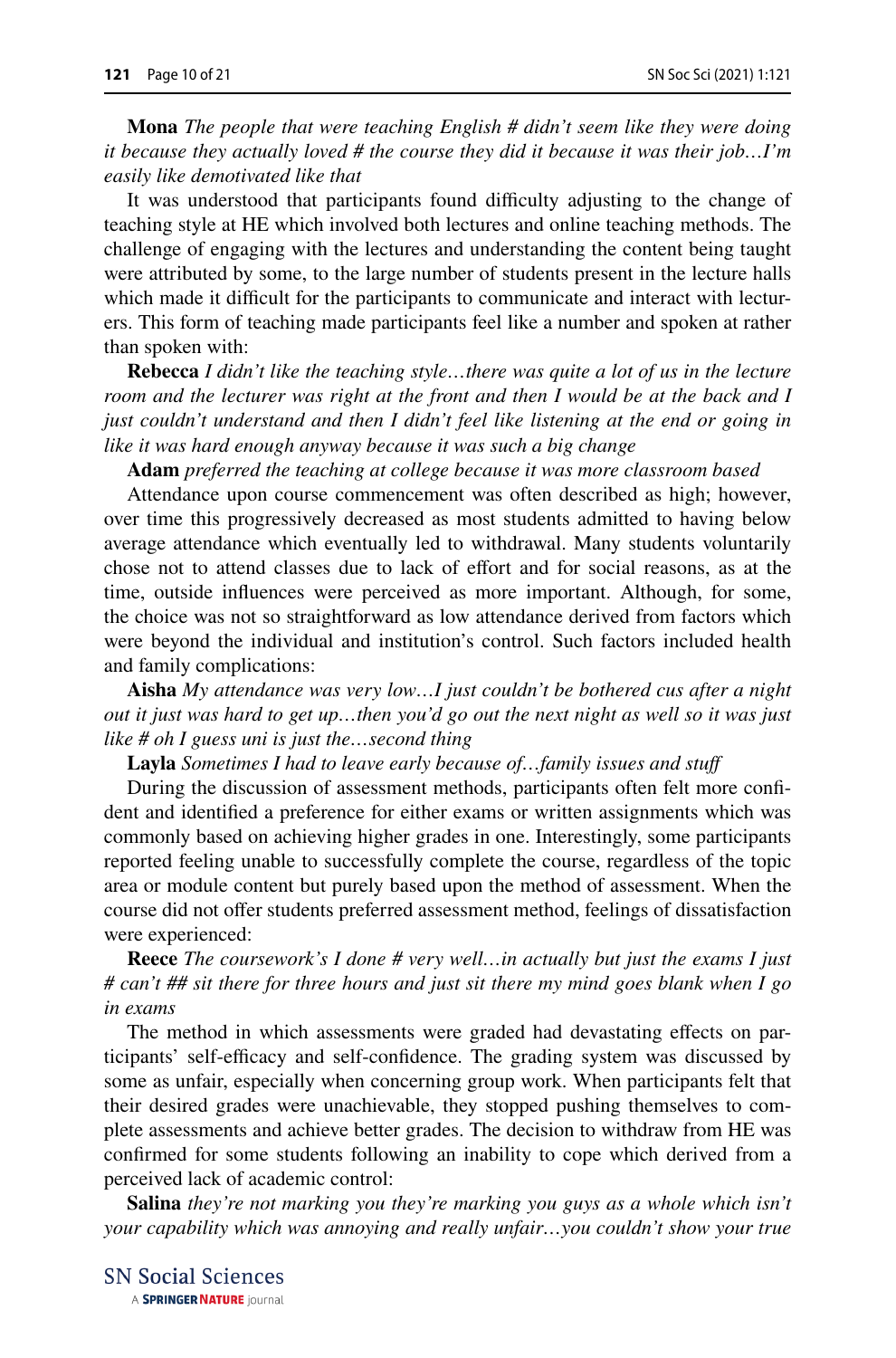*understanding or knowledge like I just felt like I had no control when it came to my assessments*

Several participants believed they had been misinformed about the course content, often prior to commencing the course. Participants commonly referred to induction days and discussed discrepancies between what they were told prior to enrolment compared to the reality of HE. Participants suggested that had they known the facts beforehand, they would not have chosen to enrol onto the course:

**Layla** *It's just living up to that information…not lying about that information because they gave us information…then # it seemed like when I got there none of it was true*

One participant (Tristan) further discussed how open days were an inefective measure for HE course preparation due to the time of year in which they were allocated. Tristan recommended a 'taster day' closer to enrolment would have been a more efficient method to allow for preparation and could possibly have even avoided HE withdrawal:

**Tristan** *If I knew that the course was gonna be like that I wouldn't've even gone…I feel like a taster day or some kind of class # like a prep class…or something like that before you lock in your selection # that would probably have been a lot more help to me…the open days like # they're way too early…but with a taster day like a week or two before you start…it just kinda gets your mind going*

The above data tell a clear story of how a negative HE academic experience can infuence a student's decision to leave HE, drawing upon many interrelating factors which include disengaging TLA practices, reduced attendance and prior misinformation. Students' academic experience was further affected by support, finance, family and social factors which will be discussed in the following themes.

#### **Does anybody even care?**

When asked whether participants felt supported during HE, responses generally indicated a lack of staff support regarding academia and personal concerns. Students gave examples and explained experiences which, although difered in nature, generally related to students having felt overlooked by staf. Many participants spoke about how although academic guidance was sought, staff were reluctant to help:

**Layla** *Whenever I ask for help at university # or from my tutors they don't seem that interested in helping me*

**Reece** *When I'm confused I like to ask questions # loads of questions and some teachers they actually get annoyed but I actually wanna know # what's going on with the work # so if that teacher says look you need to fnd out yourself you're not in college…or school anymore that's # I don't fnd that fair*

Not only did a lack of academic support raise concern but issues related to a lack of timely responses from staff were also evident. Several students discussed the importance and need for faster staf responses when seeking course-related help which in some cases eventually led students to refrain from seeking help:

**Hassan** *Every time I did ask for help from the tutors either they would # kinda delay in their emails or…wouldn't really # get back to me so I kinda just left it*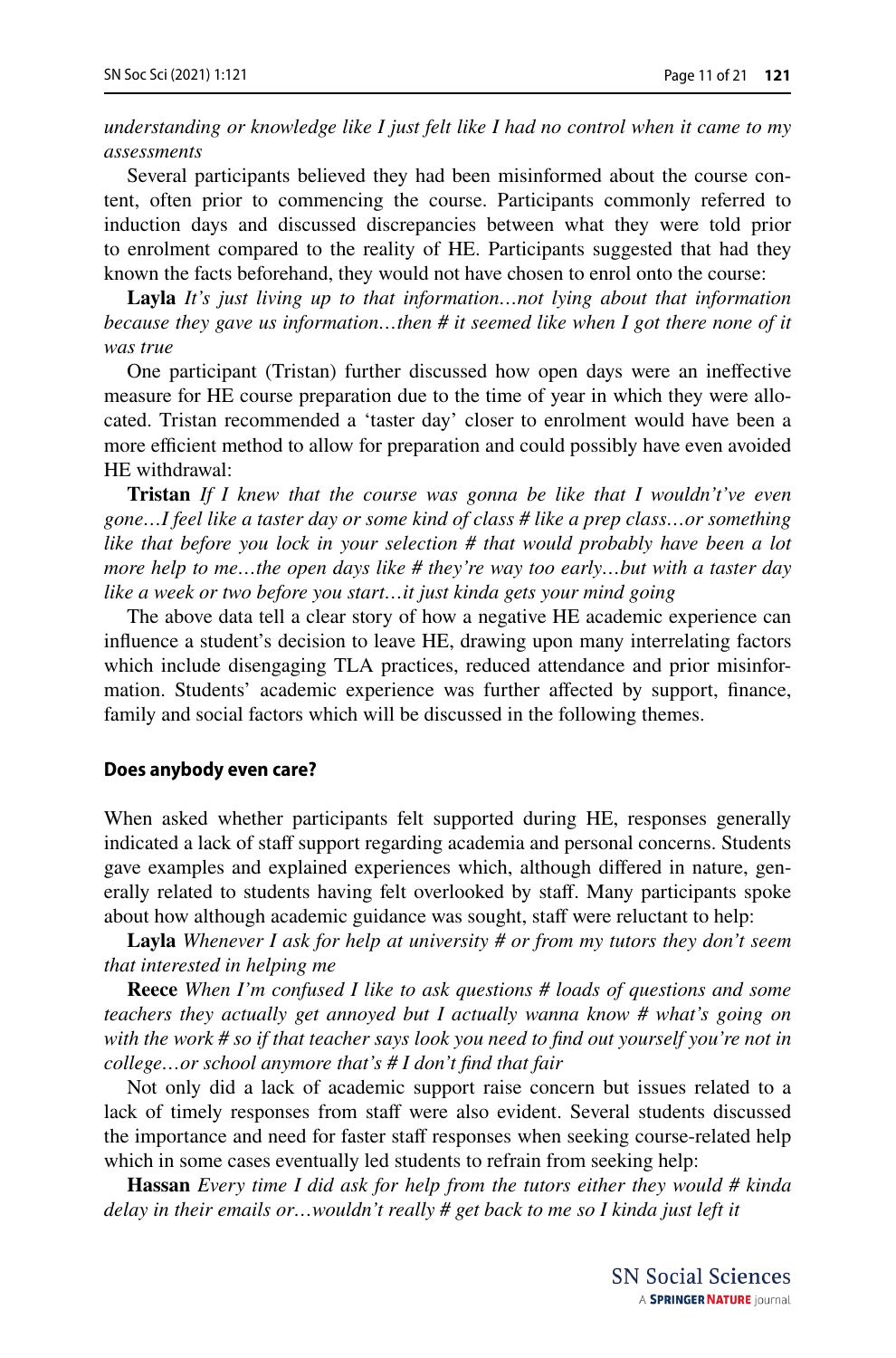One participant (Sarah) also discussed how university reach out measures were too late to recognise student problems:

**Sarah** *By the time they realised that something was wrong it was too late*

Many students mentioned feeling unnoticed by staff at some point, particularly during classes and at the time of withdrawal. Students discussed how they believed that staff knew about their personal challenges but chose willingly to ignore the reality of the situation and not to support the individual through this period:

**Hassan** *Knowing that I was struggling knowing that I wasn't er being able to kind of # focus or take part in lessons # er they didn't really help much they didn't really take notice*

**Layla** *The fact that she didn't persuade me or wasn't interested as as to why I wanted to leave…made me just think you know what just leave that is it…if she said you know what I can support you and stuff like that then that would have been ok # but she didn't wanna support me and that just gave me my answer as well sort of pushed me on to just # leave*

As can be seen in the above extract, Layla felt very strongly about the lack of support received during withdrawal which she described as infuencing her decision to leave HE, demonstrating the signifcance of staf support. A few participants further spoke about how they simply just wanted reassurance and someone to speak to during times of difficulty:

**Tristan** *If there was someone there that could've said to me…it's fne everyone goes through this stage where they feel like university is not for them I would've been a lot more # reassured*

A lack of awareness of university support services resulted in numerous students feeling confused and therefore unsupported. Although some students acknowledged the institution's support services, due to a limited knowledge on where and how such services can be found and used, students were unable to seek support:

**Kyle** *If they do already provide scholarships make it more known to students because not many students # may be aware of it because I certainly wasn't # and I certainly still aint*

When asked about what improvements could be made to HE, many students suggested they would like to see more support services to aid individuals academic and personal needs. Responses related to academic support from staff in the form of extra seminar classes, drop-in sessions, more class activities and mentoring. Counselling services were also suggested by one participant which covered more of a personal support approach:

**Sarah** *They could have like…a counsellor if anyone's got any issues*

In general, participants often described a rather negative experience of the academic and personal support received within university. The next theme considered how external sources (fnance) can further impact upon students HE experiences.

#### **Balancing part‑time employment alongside HE**

Many participants described going through a difficult financial experience during HE due to inadequate fnancial funding which often led to students seeking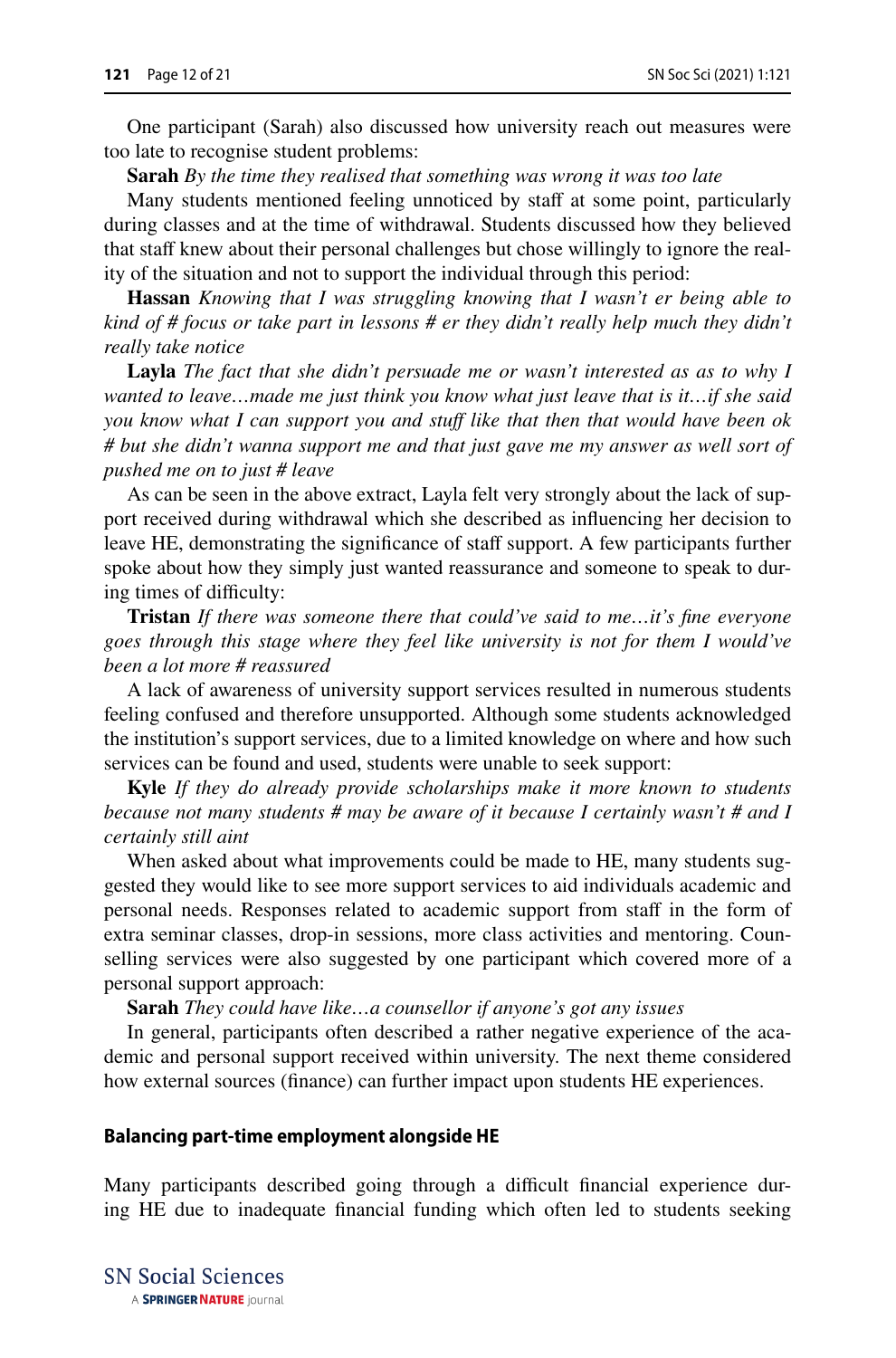part-time employment. Several participants had at some point during HE worked part-time alongside studying, the majority of whom lived with family, although both participants living with family and living in student accommodation faced fnancial difculties. Participants discussed how they felt unable to cope with the pressure of working while attending university, many of whom were male. For some, the hours spent working, often shifts during the evenings and nights, was described as too much alongside the requirements of an undergraduate degree:

**Reece** *I was thinking exam revision at the same time I was thinking er # like I gotta go work in the evening it was just…stressing me both out*

The inability to allocate time towards both revision and work corresponded with one of Reece's decisions to leave university as he mentioned he would 'rather do one thing work or uni', so in the end withdrew from HE with the intention to work full-time. Balancing part-time employment alongside university also proved difficult for several other participants. The problems discussed ranged from coping with the academic workload to an inability to fnd time to revise for course assessments because of having to attend work:

**Kyle** *It would be sometimes be hard to manage my workload because # I couldn't do my work on the weekends because when I come back from work I'd be tired*

Part-time employment restricted students from participating in extra-curricular activities such as university societies. Participants generally perceived working parttime as more necessary than pursuing social activities. Although students showed interest in societies, due to a lack of available time outside of university hours (largely because of work commitments), students felt unable to participate. Despite this, a minority of individuals managed to sign up to a society during their time at HE, however, often only took part in a few sessions and eventually ended up not attending:

**Amira** *I did go to the climbing society but it wasn't quite as well organised, people would more go at weekends so I couldn't do that because of work*

Interestingly, non-engagement in extra-curricular activities is not necessarily due to lack of interest or motivation but partly due to a lack of available time. For many students, the importance associated with part-time employment alongside university may not have been a direct factor infuencing the decision to withdraw. However, when correlated with additional factors such as social and family experiences which will be discussed in the following themes, part-time employment did contribute to the overall (often negative) experience of HE.

### **Family perception and pressure**

Family pressure to obtain a degree was evident across many participants. The importance and value associated with having a degree from the family's perspective were often mentioned and on occasion students related this importance back to their ethnic background:

**Sarah** *My family did pressurise me like my grandparents especially # they would say to me like you # can't stand up on your own two feet unless you have a degree… you had to go like everyone else goes in my family*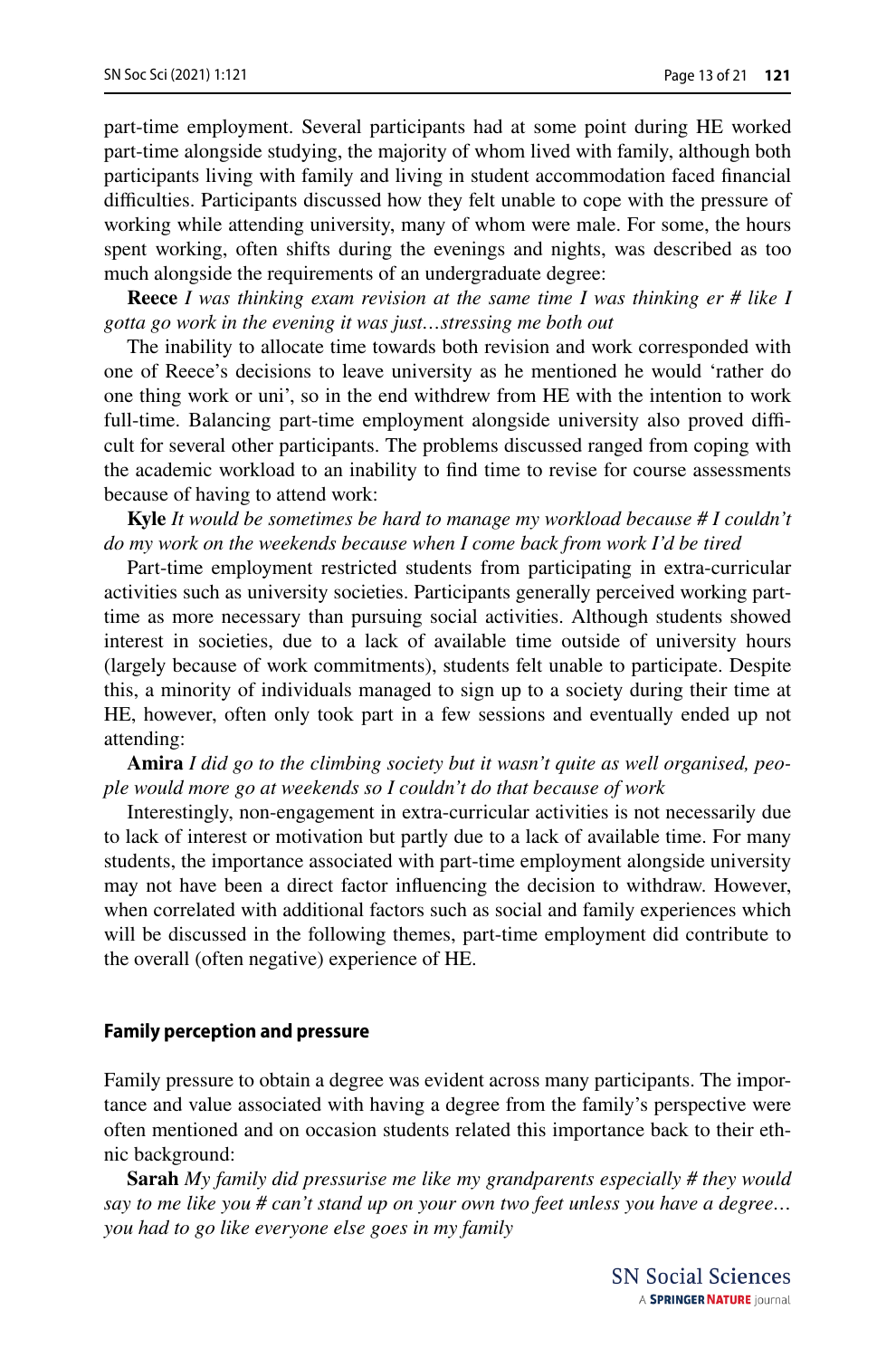Some participants, particularly Sarah and Hassan, further discussed how university was common within the family, setting a standard for the participant which they believed was essential to follow:

**Hassan** *Coming from an Asian background erm it was kinda known my since a young age that I'd have to go to university have to get a degree*

Despite several students having recognised a dislike towards the course and having admitted to wanting to withdraw from the degree at a much earlier stage, due to family pressure the participants ended up remaining on the course longer than desired, regardless of personal views:

**Hassan** *Your parents tryna say to you no stay at uni but you know uni wasn't for you…I kinda knew I wanted to leave ages ago but my parents kinda made me # because of my parents I just stuck at it*

Obtaining a degree was often associated with good future prospects, including a good career and money which resulted in students feeling internally pressurised to complete HE:

**Kyle** *I felt there was a big pressure on to deliver and be able to take get a degree so I can provide for them in the future*

Often the students who described feeling a pressure to continue in HE due to future family prospects also discussed family-related financial difficulties. Participants described feeling pressured to support fnancial needs through part-time employment and government funding, which was commonly used to contribute towards household bills and further necessities. One participant (Hassan) disclosed how he came from a 'poor household' indicating the pressures faced by BAME students who enter HE from low socioeconomic backgrounds:

**Hassan** *Coming from like a poor household and my dad wasn't earning much # like fnance was a really big issue and that was another stress on my head…my grant # cus it went straight to helping pay of like my dad's debts # er other bills around the house*

Due to the high expectations families had about completion of a university degree, some participants felt pressured to lie and withhold information from their families regarding their withdrawal. The family reaction to withdrawal was generally described as a negative experience where feelings of anger and disappointment were displayed. Participants identifed how family perceptions were considered important during the withdrawal process:

**Sarah** *I sort of lied to them…I told them oh I failed cus if I told them I wanted to drop out…I'd get it in LOTS of trouble*

Despite Sarah's challenging experience with her family during the withdrawal period, Sarah considered her experience as a great learning curve and although her family thought she wasted a year of her life, Sarah believed she made the right choice. On the other hand, some participants were supported by their families in their decision, and they described that the families decided to accept and support their decision to withdraw especially, if the participants felt 'their heart wasn't in it'. Participants reported receiving general advice from their families such as, 'keep going to the lectures' and to just 'try'. However, given that all the participants opted to withdraw from university, it is reasonable to suggest that this perspective was not helpful: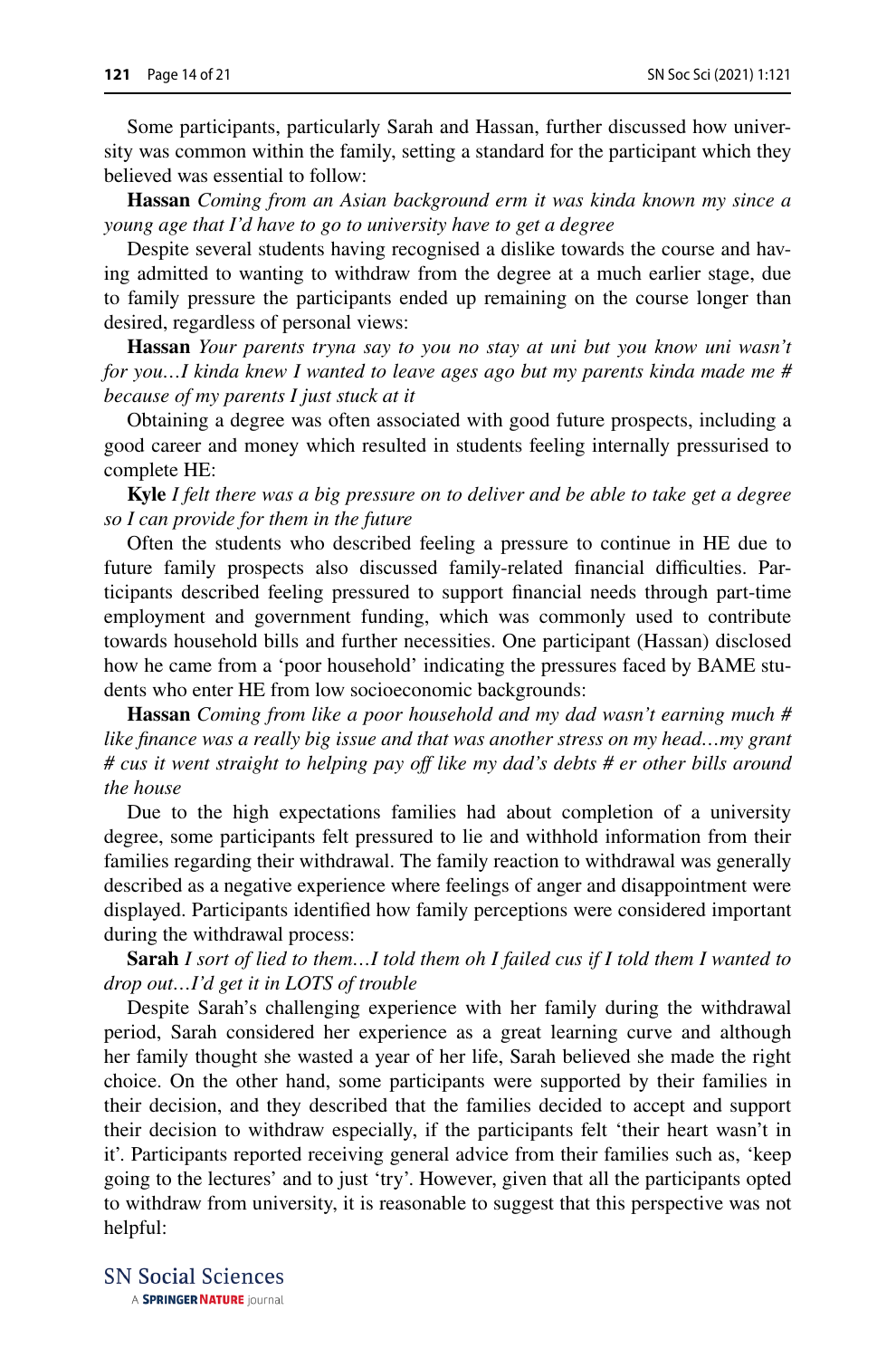**Rebecca** *Yeah of course I had to talk to my mom about it and erm she said to just try and keep going to the lectures to get used to it*

Family pressure was identifed strongly as a factor in the withdrawal process as was the social experience which is further explored next.

#### **The importance of social integration**

Social integration was a signifcant factor that occurred repeatedly across all interviews. A common expectation shared by participants was that 'social integration would be easy at university' which failed to align with the realities of HE. This was well documented by Haroon, describing an initially enthusiastic view that university is an enjoyable social experience although in reality, Haroon had not made any good friendships but instead experienced loneliness:

**Haroon** *I was looking forward to the social side because everyone makes out that students have the best social life…but it wasn't like it was really hard to make friends which was horrible because I'd be alone and no one to really talk to*

Making friends at university was an important concept as every participant spoke about the experience of forming friendships. For several participants making friends was a challenge, especially during the early stages of HE:

**Mona** *On my frst day when I had to go sit with people and try and make friends # it was really awkward*

However, this was not the case for all individuals as some participants described a positive experience of making friends through socialising. For these students, making friends had improved the overall HE experience:

**Sarah** *Once I made friends and realised like everyone is going through the same experience it sort of became # it was normal to me*

Sometimes, participants reported having focused too much attention on socialising, demonstrating an inability to balance both the student social lifestyle alongside the academic requirements of HE. Students mentioned how spending a large amount of time socialising had impacted upon their academic experience, as students reported missing lessons and favoured going out with friends rather than studying:

**Aisha** *I was too focused on kinda just # going out and having fun rather than… actually doing uni work*

**Reece** *I was just too much in the social side like I just # hanging around with my mates going out to eat…too like busy chilling around rather than doing my work*

Culture was described by several students as a hindrance to social integration. Participants reported how being part of a minority ethnic group led to feeling diferent compared to the majority population. Variation between minority and majority ethnic groups was further highlighted as students reported diferences regarding student treatment and the ability to voice opinions:

**Layla** *I just think cus of my culture and my religion that made me feel diferent # and I thought that I got # treated diferently*

**Mona** *They could be outspoken more whereas we had to like # stay a bit quiet… in case we felt a bit out of place if we said anything wrong…or just fnding friends*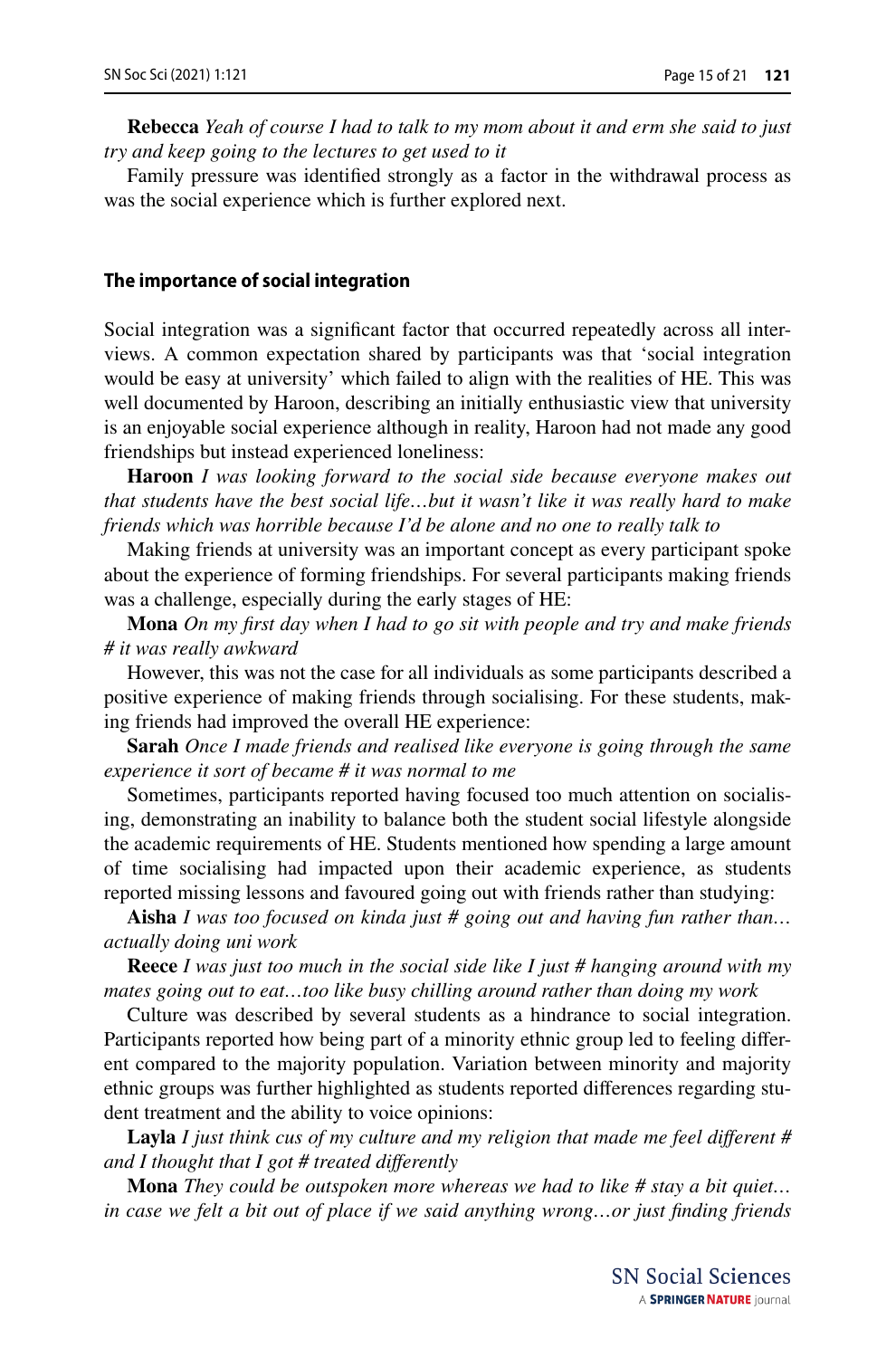*and being comfortable was a bit # hard…they were predominantly white they had very # narrowminded perspective*

Several students recognised their minority ethnic background within the course studied and indicated that the lack of social integration and friendships formed, resulted from diferences in cultural background. Other ethnic students were perceived as 'reserved' and unwilling to socialise with the participants:

**Sarah** *The majority of my students on my course were white…English students so they # I felt # wasn't not exactly racism but I felt like they didn't wanna converse with us*

The majority of participants mentioned how they believed peer support and academia were related. Some students discussed how they felt socially supported due to having friends who studied the same course which enabled individuals to seek academic support from peers when needed. These students also generally reported having a good social experience during HE:

**Kyle** *It was easy to make friends in the course and I got along # with most of the class…every time I was # stuck they would tend to help…we would get on very well*

Even for those students who had no friends on the same course, peer support was suggested to be a big part in aiding the academic experience. The confict between a lack of peer support and a lack of friends studying the same course resulted in participants describing a difficult academic journey:

**Mona** *I didn't have that many friends it made # like my like work life a lot harder cus I fnd it harder to ask for help*

Further, the participants who reported having minimal course-related friends discussed how having more friends on the same course would have improved their overall academic experience:

**Aisha** *It woulda been better if I made friends on my course…I would've # like even felt more comfortable going to lectures*

Students highlighted the importance of social integration and peer support during HE regarding feeling confdent enough to attend lectures and seek support when needed. Overall, fndings demonstrate a lack of a sense of belonging and cohesion, which manifested in a reluctance and hesitation in verbalising needs and dissonances within the student experience.

### **Discussion**

The five themes offer some support to the understanding that BAME withdrawal is a process involving several interrelated HE factors including academia, fnance, support, integration and family. Participants often discussed withdrawal as a holistic experience whereby although certain aspects were more prominently spoken about, generally withdrawal was a materialisation of more than one problematic area.

For the frst theme 'academic issues', many participants described how teachers failed to engage students in lessons, resulting in a dissatisfed learning experience which demonstrates the importance of high-quality TLA practices and a need for stimulating teaching (Thomas [2012](#page-20-10)). Despite recommendations regarding the promotion of realistic course requirements to prospective students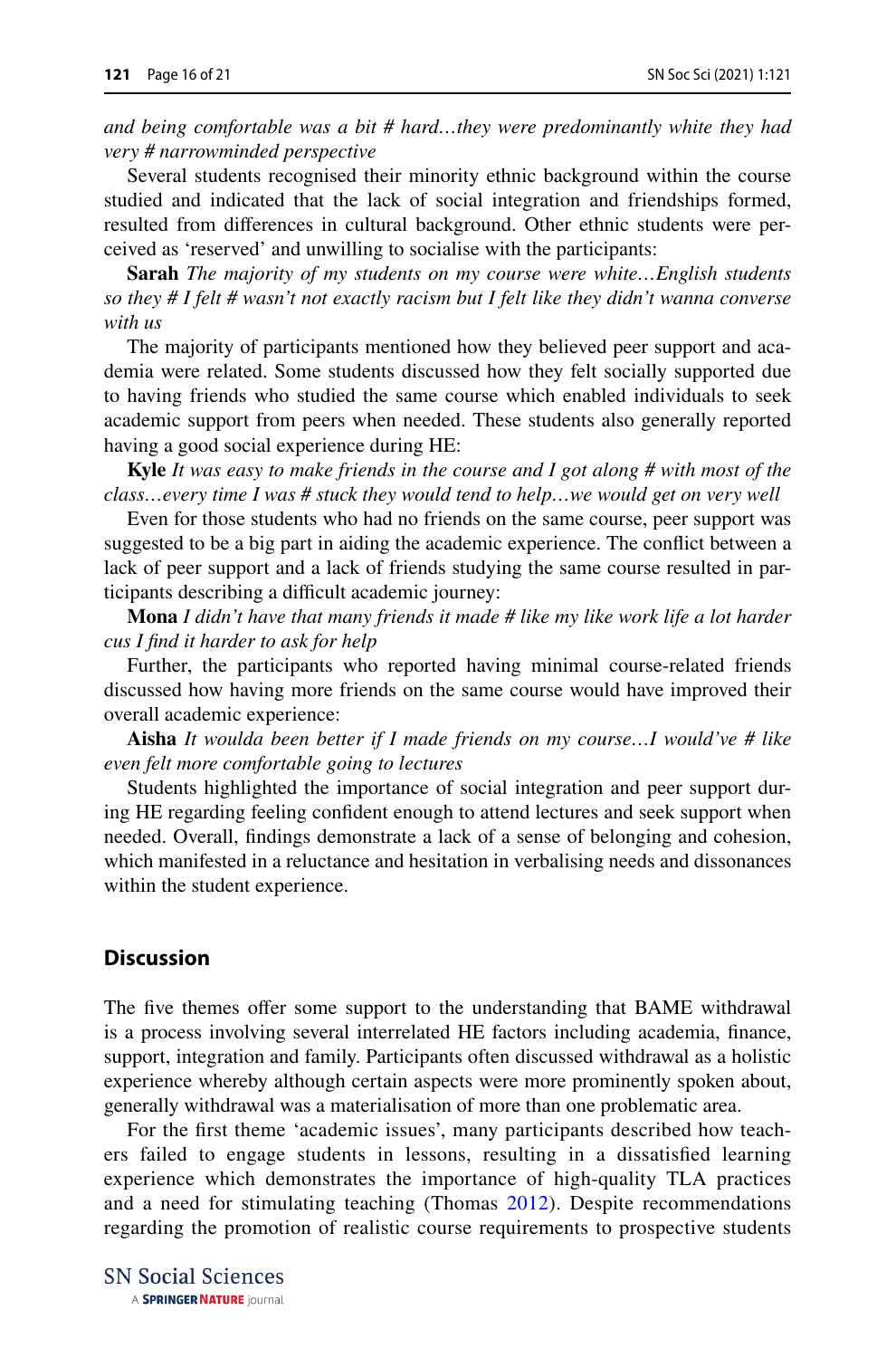(Hamshire et al. [2013](#page-19-10)), many participants described feeling unhappy with the way in which the course was presented to them prior to commencement. Overall, this supports previous literature suggesting how a lack of clear expectation and course information infuences withdrawal (Hovdhaugen et al. [2015\)](#page-19-2).

Even with additional university support initiatives (personal tutors and mentors) designed to address both academic and pastoral areas (Vossensteyn et al. [2015\)](#page-20-9), many students discussed how the available support measures were inadequate. Students often described feeling unnoticed due to the perception that their needs were being overlooked or missed by staf. Even when participants actively sought help from staff, they were unhappy with the responses received, particularly those who had been directly told that they needed to behave more like university students. In line with the literature (Stevenson [2012\)](#page-20-8), participants desired additional support services during HE, without feeling targeted. Additional support services discussed within the current fndings included extra seminar classes, additional drop-in sessions, mentoring, more class activities which allow students to work on tasks together and counselling services.

There was often a parallel between the importance associated with HE and employment which students found difficult to cope with at the same time, supporting Ahmed et al. [\(2015\)](#page-19-11). For some, the pressure infuenced HE withdrawal as participants left full-time education to move into full-time employment demonstrating the inability to cope with the requirements of HE alongside work commitments. The present research indicated that both, participants whom lived at home with family or in student accommodation, faced financial difficulty to fund the student lifestyle, with regards to personal, social and familial fnancial responsibilities. Only one participant was supported through parental fnancial means which is similar to previous findings, as Bradley  $(2017)$  reports students from disadvantaged BAME groups feel stressed in comparison to their majority White middle-classed peers who are often able to seek fnancial support from parents while BAME students are often required to work in order to earn money. Therefore, the current fndings also highlight the efect of class, as BAME students who enter HE from more middle- or higher-class backgrounds may not sufer from the same fnancial challenges and pressures as BAME students entering HE from lower socioeconomic backgrounds.

The familial pressures discussed by participants involving the fulflment of parental desires, reinforced a problematic area of family over involvement which was also highlighted by Stelnicki et al. [\(2015](#page-20-1)). Participants expressed how family members often encouraged students to remain in HE, despite wanting to withdraw, putting participants in a difficult situation which demonstrates the importance of a healthy level of family support (Stelnicki et al. [2015\)](#page-20-1). Contrary to the literature (Moreau and Leathwood [2006\)](#page-20-14), more males compared to females reported working during term-time and further described feeling pressurised to support families fnancially while studying, suggesting gender roles played a part in BAME students HE experience. Male participants discussed how they felt responsible for being able to provide for their families, often involving fnancial contribution towards household bills and groceries. Essentially, taking on the role of the breadwinner while studying in fulltime education contributed to feelings of stress and pressure.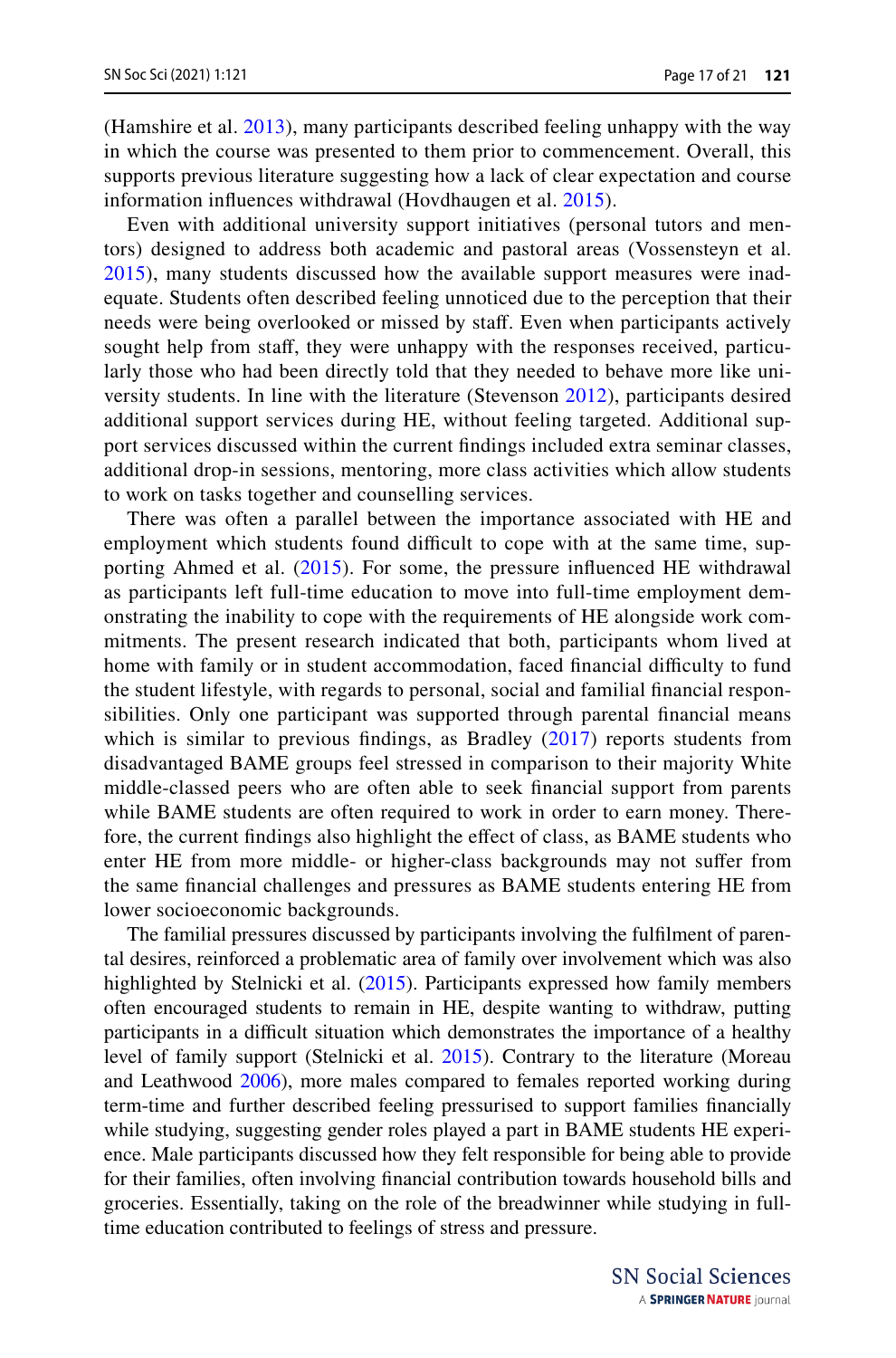In the fnal theme 'the importance of social integration', participants identifed how having a lack of friends on the same course resulted in a difficult academic journey due to an inability to seek academic guidance from peers (lack of peer support), a primary example of Tinto's interactionist theory (1975). For some, the difficulty in relating to other people on the course affected students' confidence regarding class participation, seeking help and even attending lectures which demonstrates the importance of encouraging social relationships with peers (Vossensteyn et al. [2015](#page-20-9)). Additionally, some participants described how they felt when experiencing the efects of ethnic disparities within the classroom, between minority and majority ethnic groups. For example, Mona described feeling that as a student of colour it was imperative for her to remain reserved in class, where herself and other BAME students would allow the majority 'white' population to be outspoken and have their voices heard. Overall, this supports the ethos of CRT where the status quo is persevered through allowing the majority 'white' population to maintain its infuence, in this case within HE, and more specifcally within the classroom (Ladson-Billings and Tate [1995](#page-19-5)). The current research supports previous literature which indicated BAME students' reduced ability to socially integrate into HE (Nairz-Wirth and Feldmann [2015](#page-20-6)) and further supports Tinto [\(1975](#page-20-5)) who suggested students who do not socially and academically integrate well into the institution were more likely to withdraw.

The current research highlights some gender diferences, roles and expectations between students' experiences of university withdrawal. Future research may seek to explore the efects of certain aspects of part-time employment upon HE experiences as males often mentioned working unsociable hours and generally described an inability to cope with the pressure of balancing part-time employment alongside university. It may be useful to consider that the present sample only accounts for the experiences of thirteen individuals whom consist mainly of British Asian students. Therefore, the current fndings are largely specifc to the British Asian population and additional research is needed to explore this phenomenon in a greater detail. Further, all participants had withdrawn from post-1992 universities with high BAME intake and withdrawal rates. Future research could attempt to recruit individuals within specifc universities and cultures, including pre-1992 universities. This would allow for the exploration of trends within and between certain ethnic groups and/or universities, enabling universities to create more localised interventions and prioritise fnancial distribution towards the groups of students most in need.

The evidence presented in this research has practical applications for HE. It is important for universities to identify individuals, and in particularly BAME students, who are facing academic, social, fnancial or personal challenges throughout their time at university. The current research indicated that students felt unnoticed and overlooked by staf. Therefore, focussing upon taking steps to retain these BAME students who 'stick it out and struggle' by improving communication and relationships between students and staff through enhanced personal tuition and increased collaborative talks may partly resolve this issue in facilitating the identifcation of individuals who require extra support (Egan et al. [2020](#page-19-13)). A focus upon increasing support service awareness to students through several platforms such as emails, posters and presentations, outlining where, when and how such facilities can be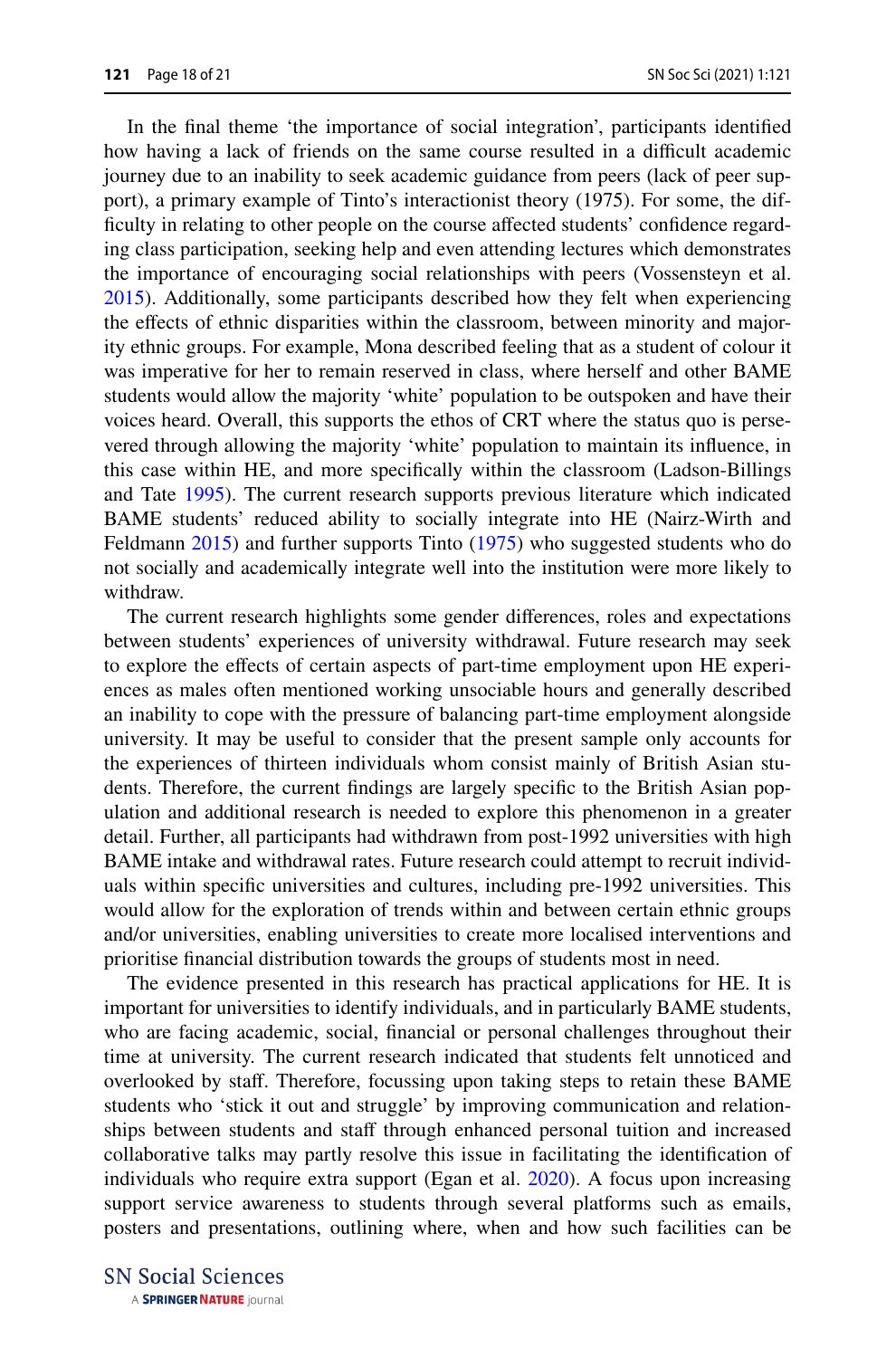used, would be a supplementary operative to enhance student knowledge about HE support services. Additionally, with a large focus on HE institutions fnancially supporting students living in accommodation, providing fnancial support for students living with family should be increased equally, as the present research identifes how both groups face similar personal, social and fnancial requirements. Together, HE is in need of identifcation of students in need, awareness of services and ongoing care that is tailored to the population, rather than assumptions of generalisability of fndings across nations and universities. In the UK, participants withdrawn from universities with a high BAME intake (post-1992 institutions) appears to be a population that is separate from students in universities with a lower BAME intake (pre-1992 institutions), indicative of other factors that are relevant to progression and retention, and of high signifcance in determining institutional policies.

Despite efforts made by HE institutions to increase BAME diversity, it is clear that HE institutions are still fnding it challenging to manage this level of diversity which inevitably impacts upon the HE experiences of BAME students. Although race may not directly be the only infuential factor which leads to BAME withdrawal, CRT helps us to recognise race is fundamental to the understanding of BAME educational inequality and therefore, also BAME withdrawal from HE. CRT recognises that racism is embedded into the structure of society, where racial inequalities often get misconstrued as an ordinary process, as opposed to a consequence of racial domination (Ladson-Billings and Tate [1995](#page-19-5)). This may make pinpointing racial inequality within HE even more difficult and therefore, more could be done within universities to educate staff regarding the ethos of CRT to ensure that HE institutions better facilitate complications that race and racism may present. As discussed by Hiraldo [\(2010](#page-19-4)), prioritising institutional changes alongside eforts to increase diversity, is important in achieving success across HE institutions, following the tenets of CRT. For example, increased use of the counter-storytelling CRT framework can enable universities to better understand the experiences of BAME students, providing more opportunities to create localised systems to support these students through HE, with the overall aim of improving inclusivity and not just diversity. Similar to the idea of a 'post-racial' future, proposed by Singh [\(2018](#page-20-3)), this paper works towards achieving the possibility of a brighter future with regard to race and racism within education. Increased eforts made by HE institutions to implement the notions of CRT may help universities reduce the deep-rooted societal inequities which support a system of injustice and privilege.

The current analysis usefully contributes to the educational research which focuses on BAME student withdrawal. Prominent areas of concern highlighted by this research indicate that BAME students who withdrew from university experienced challenges regarding several interrelated HE aspects including academia, support, fnance, family and social integration. Participants felt that they were underprepared for the transition from FE into HE and that universities were unable to adequately support them either academically or emotionally following the changes and increased demand of university life. With a national focus upon encouraging widening participation across HE, institutions must begin to further understand the challenges faced by BAME students in order to provide more localised support and intervention to improve BAME retention, success and experiences within HE.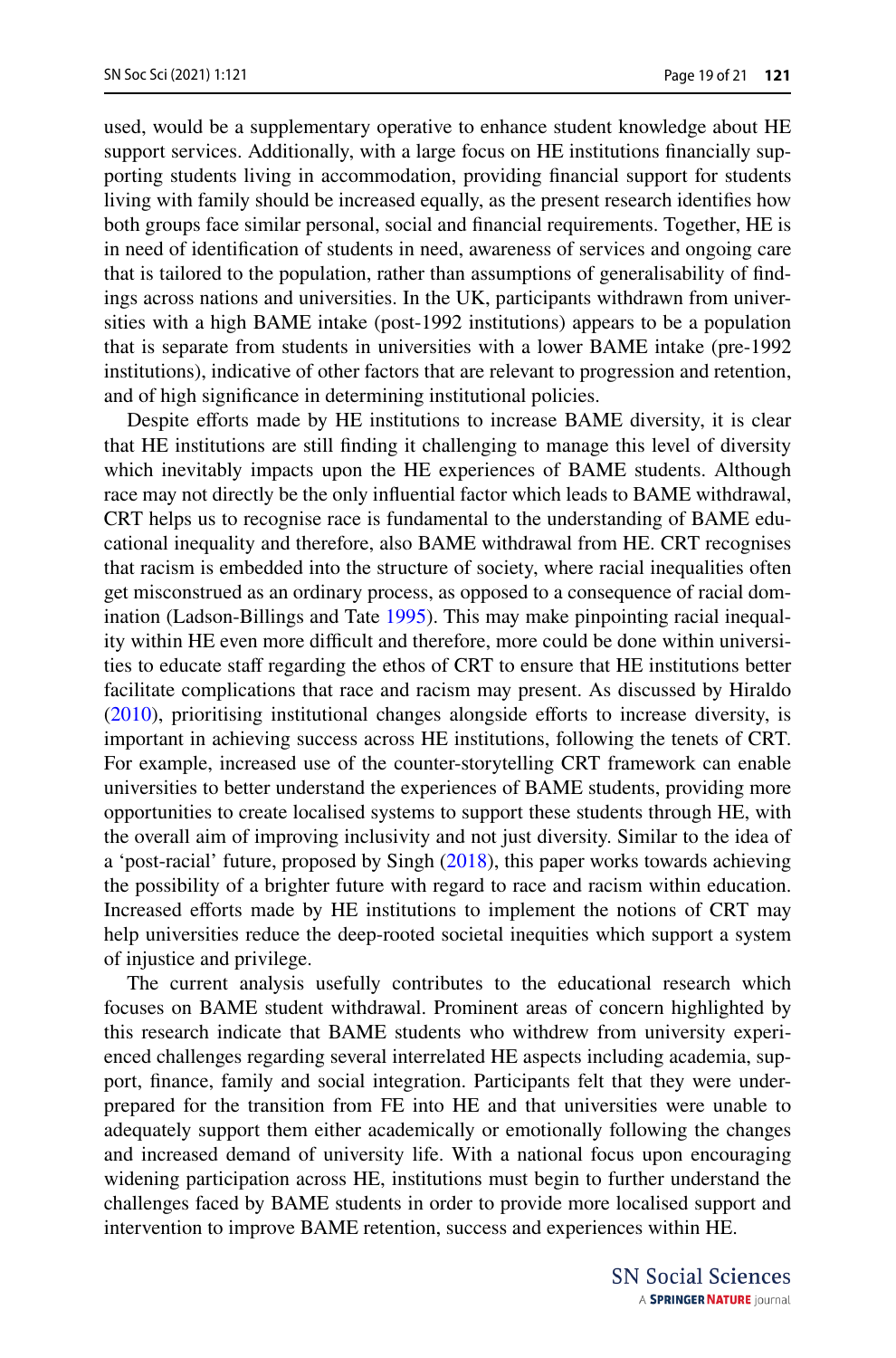**Funding** No funding was used for this research.

**Data availability** The data and material of this study are available on request from the corresponding author.

**Code availability** Thematic analysis was used to analyse the data.

#### **Declarations**

**Confict of interest** The authors declare that they have no conficts of interest or competing interests.

**Open Access** This article is licensed under a Creative Commons Attribution 4.0 International License, which permits use, sharing, adaptation, distribution and reproduction in any medium or format, as long as you give appropriate credit to the original author(s) and the source, provide a link to the Creative Commons licence, and indicate if changes were made. The images or other third party material in this article are included in the article's Creative Commons licence, unless indicated otherwise in a credit line to the material. If material is not included in the article's Creative Commons licence and your intended use is not permitted by statutory regulation or exceeds the permitted use, you will need to obtain permission directly from the copyright holder. To view a copy of this licence, visit [http://creativecommons.org/licen](http://creativecommons.org/licenses/by/4.0/) [ses/by/4.0/](http://creativecommons.org/licenses/by/4.0/).

### **References**

- <span id="page-19-11"></span>Ahmed N, Kloot B, Collier-Reed BI (2015) Why students leave engineering and built environment programmes when they are academically eligible to continue. Eur J Eng Educ  $40(2)$ :128–144. [https://](https://doi.org/10.1080/03043797.2014.928670) [doi.org/10.1080/03043797.2014.928670](https://doi.org/10.1080/03043797.2014.928670)
- <span id="page-19-8"></span>Bean JP, Metzner BS (1985) A conceptual model of nontraditional undergraduate student attrition. Rev Educ Res 55(4):485–540. <https://doi.org/10.3102/00346543055004485>
- <span id="page-19-9"></span>Bradley H (2017) 'Should I stay or should I go?': dilemmas and decisions among UK undergraduates. Eur Educ Res J 16(1):30–44.<https://doi.org/10.1177/1474904116669363>
- <span id="page-19-1"></span>Bradley S, Migali G (2017) The efects of the 2006 tuition fee reform and the great recession on university student dropout behaviour in the UK. Economics Working Papers Series. Lancaster University, Department of Economics, Lancaster
- <span id="page-19-12"></span>Braun V, Clarke V (2006) Using thematic analysis in psychology. Qual Res Psychol 3(2):77–101. [https://](https://doi.org/10.1191/1478088706qp063oa) [doi.org/10.1191/1478088706qp063oa](https://doi.org/10.1191/1478088706qp063oa)
- <span id="page-19-7"></span>DeCuir JT, Dixson AD (2004) "So when it comes out, they aren't that surprised that it is there": using critical race theory as a tool of analysis of race and racism in education. Educ Res 33(5):26–31. <https://doi.org/10.3102/0013189X033005026>
- <span id="page-19-13"></span>Egan H, O'Hara M, Cook A, Mantzios M (2020) Mindfulness, self-compassion, resiliency and wellbeing in Higher Education: a recipe to increase academic performance. Department of Psychology, Birmingham City University
- <span id="page-19-0"></span>ECU (2019) Equality in higher education: students statistical report. Equality Challenge Unit, London
- <span id="page-19-3"></span>European Commission (2010) Communication from the Commission, Europe 2020 a strategy for smart, sustainable and inclusive growth. European Commission, Brussels
- <span id="page-19-10"></span>Hamshire C, Willgoss TG, Wibberley C (2013) Should I stay or should I go? A study exploring why healthcare students consider leaving their programme. Nurse Educ Today 33(8):889–895. [https://](https://doi.org/10.1016/j.nedt.2012.08.013) [doi.org/10.1016/j.nedt.2012.08.013](https://doi.org/10.1016/j.nedt.2012.08.013)

<span id="page-19-4"></span>Hiraldo P (2010) The role of critical race theory in higher education. Vt Connect 31(1):53–59

- <span id="page-19-2"></span>Hovdhaugen E, Kottmann A, Thomas L, Vossensteyn JJ (2015) Dropout and completion in higher education in Europe: Annex 1: literature review. European Union.<https://doi.org/10.2766/023254>
- <span id="page-19-6"></span>Ladson-Billings G (2005) The evolving role of critical race theory in educational scholarship. Race Ethn Educ 8(1):115–119.<https://doi.org/10.1080/1361332052000341024>
- <span id="page-19-5"></span>Ladson-Billings G, Tate W (1995) Toward a critical race theory of education. Teach Coll Rec 97(1):47–68